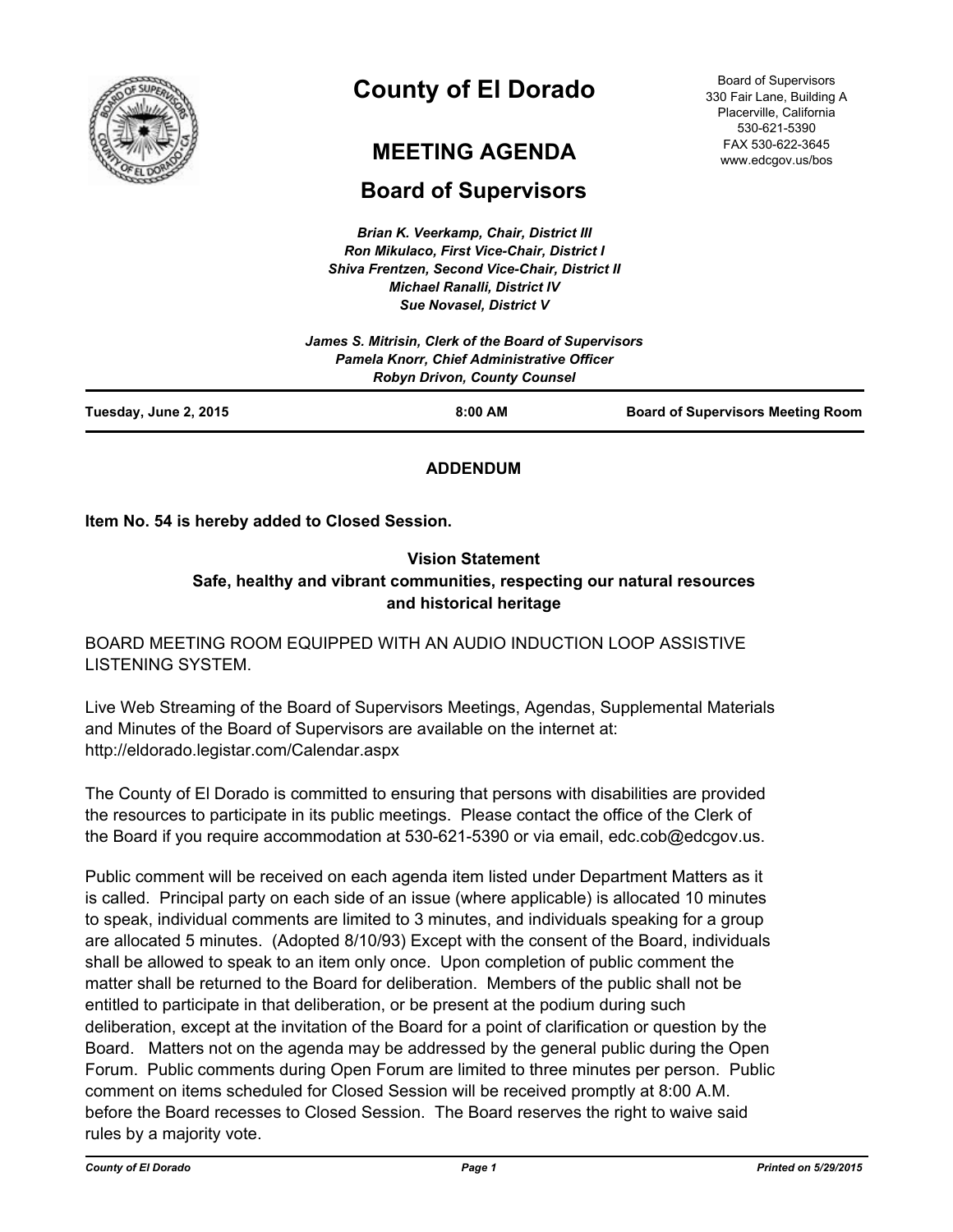Materials related to an item on this Agenda submitted to the Board of Supervisors after distribution of the agenda packet are available for inspection during normal business hours in the public viewing packet located in the foyer of Building A, 330 Fair Lane, Placerville or in the Board Clerk's Office located at the same address. Such documents are also available on the Board of Supervisors' Meeting Agenda webpage subject to staff's ability to post the documents before the meeting.

The Board of Supervisors is concerned that written information submitted to the Board the day of the Board meeting may not receive the attention it deserves The Board Clerk cannot guarantee that any FAX, email, or mail received the day of the meeting will be delivered to the Board prior to action on the subject matter.

The Board meets simultaneously as the Board of Supervisors and the Board of Directors of the Air Quality Management District, In-Home Supportive Services, Public Housing Authority, Redevelopment Agency and other Special Districts.

For Purposes of the Brown Act § 54954.2 (a), the numbered items on this Agenda give a brief description of each item of business to be transacted or discussed. Recommendations of the staff, as shown, do not prevent the Board from taking other action.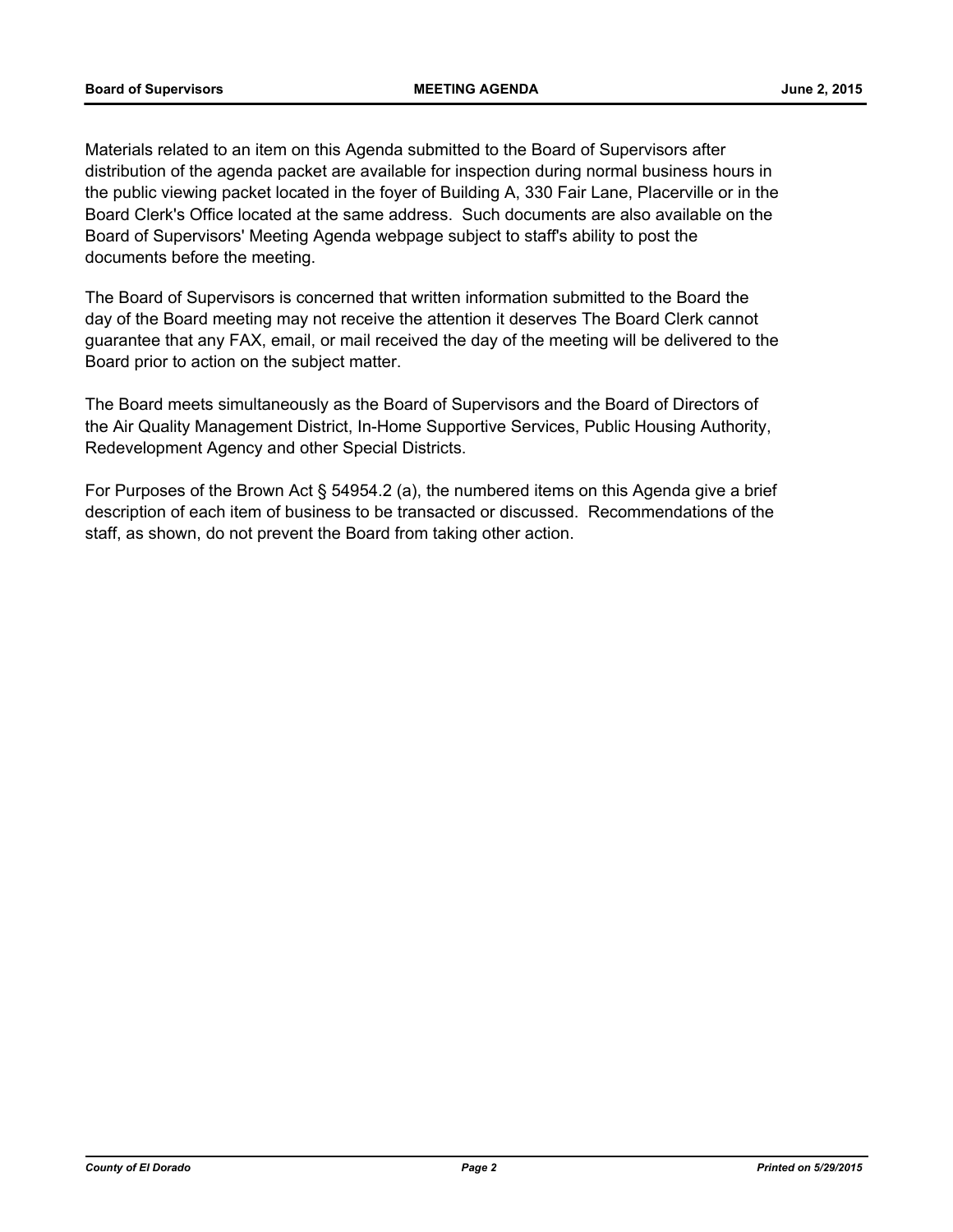## **8:00 A.M. - CALL TO ORDER AND RECESS TO CLOSED SESSIONS**

## **9:00 A.M. - RECONVENE TO OPEN SESSION AND CLOSED SESSION REPORTS**

## **INVOCATION AND PLEDGE OF ALLEGIANCE TO THE FLAG**

### **ADOPTION OF THE AGENDA AND APPROVAL OF CONSENT CALENDAR**

The Board may make any necessary additions, deletions or corrections to the agenda including moving items to or from the Consent Calendar and adopt the agenda with one single vote. A Board member may request an item be removed from the Consent Calendar for discussion and possible action, and the item will be moved from Consent and heard as a separate item with Department Matters. Any member of the public may ask to address an item on the Consent Calendar prior to Board action.

## **OPEN FORUM**

**Open Forum is an opportunity for members of the public to address the Board of Supervisors on subject matter that is not on their meeting agenda and within their jurisdiction. The Board reserves the right to impose a reasonable limit of time afforded to any topic or individual speaker.**

#### **DEPARTMENT/SUPERVISOR REPORTS**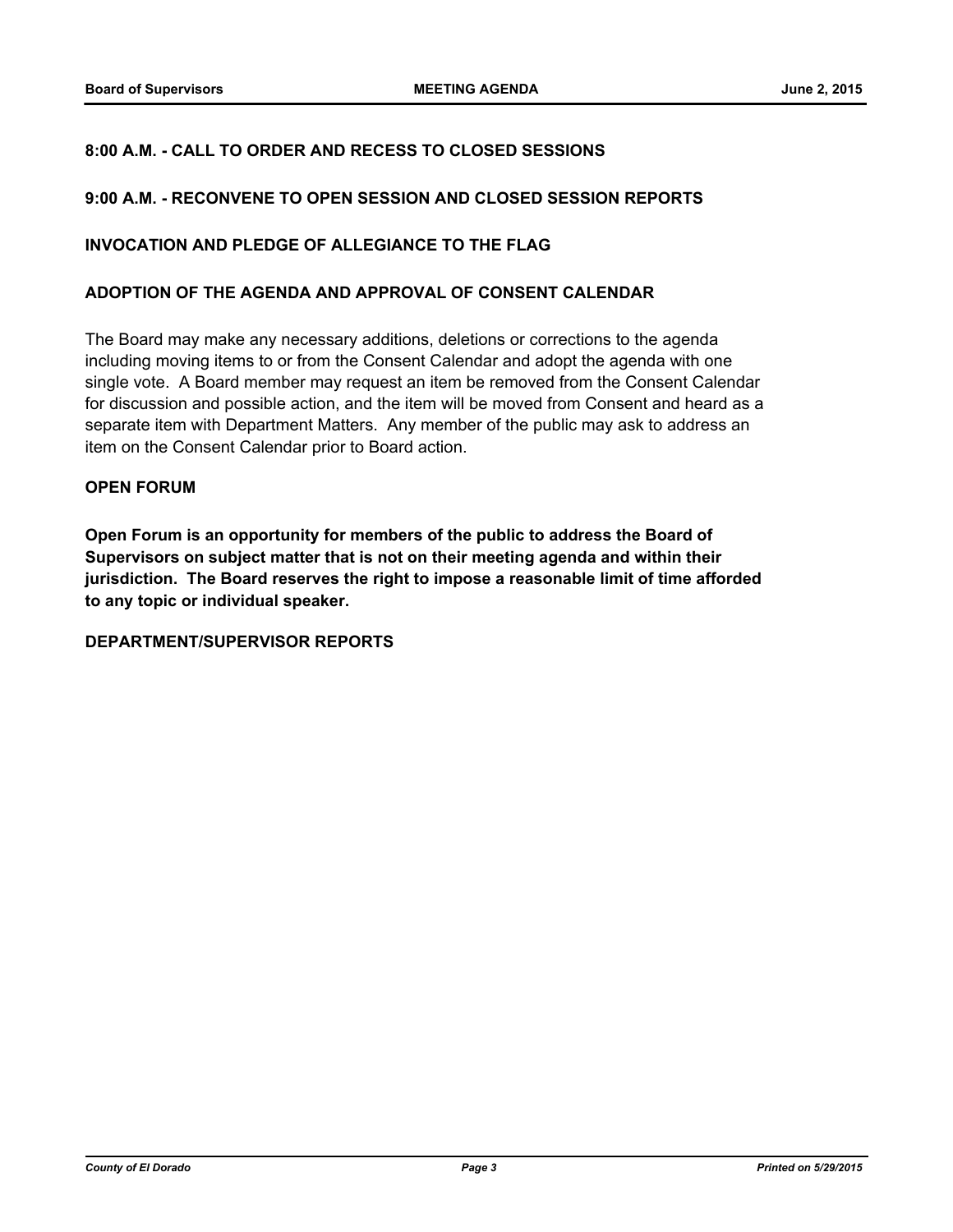## **CONSENT CALENDAR**

**1.** [15-0669](http://eldorado.legistar.com/gateway.aspx?m=l&id=/matter.aspx?key=19841) Clerk of the Board recommending the Board approve the Minutes from the special meeting of the Board of Supervisors on May 18, 2015 and the regular meeting of the Board of Supervisors on May 19, 2015.

## **GENERAL GOVERNMENT - CONSENT ITEMS**

- **2.** [15-0444](http://eldorado.legistar.com/gateway.aspx?m=l&id=/matter.aspx?key=19616) Auditor-Controller recommending the Board authorize the Auditor-Controller to remove the fixed assets listed on the attached schedule from the County's fixed asset records. (Cont. 5/12/15, Item 2)
- **3.** [15-0586](http://eldorado.legistar.com/gateway.aspx?m=l&id=/matter.aspx?key=19758) Auditor-Controller recommending the Board receive and file the El Dorado County Property Tax Apportionment and Allocation System Audit Report from July 1, 2006 through June 30, 2013.
- **4.** [15-0536](http://eldorado.legistar.com/gateway.aspx?m=l&id=/matter.aspx?key=19708) Chief Administrative Office, Facilities Division, recommending the Board consider the following: 1) Make findings pursuant to Ordinance Code 3.13.030 that the ongoing aggregate of the work to be performed under this Agreement is not sufficient to warrant the addition of permanent staff; and 2) Authorize the Purchasing Agent to sign Amendment II to Agreement for Services No. 381-S1310 with ADA Compliance Consultants, Inc. for on-call Americans with Disabilities Act compliance consulting services increasing compensation by \$88,000, for an amended not to exceed amount of \$148,000 and extending the term for an amended expiration of December 31, 2016.

**FUNDING:** Accumulative Capital Outlay Fund.

**5.** [15-0567](http://eldorado.legistar.com/gateway.aspx?m=l&id=/matter.aspx?key=19739) Chief Administrative Office, Procurement and Contracts Division, presenting a list of County surplus property and recommending the Board so declare and authorize disposal of same in accordance with the procedures outlined in the County's Purchasing Ordinance, Chapter 3.12 and Section 3.12.220 thereof.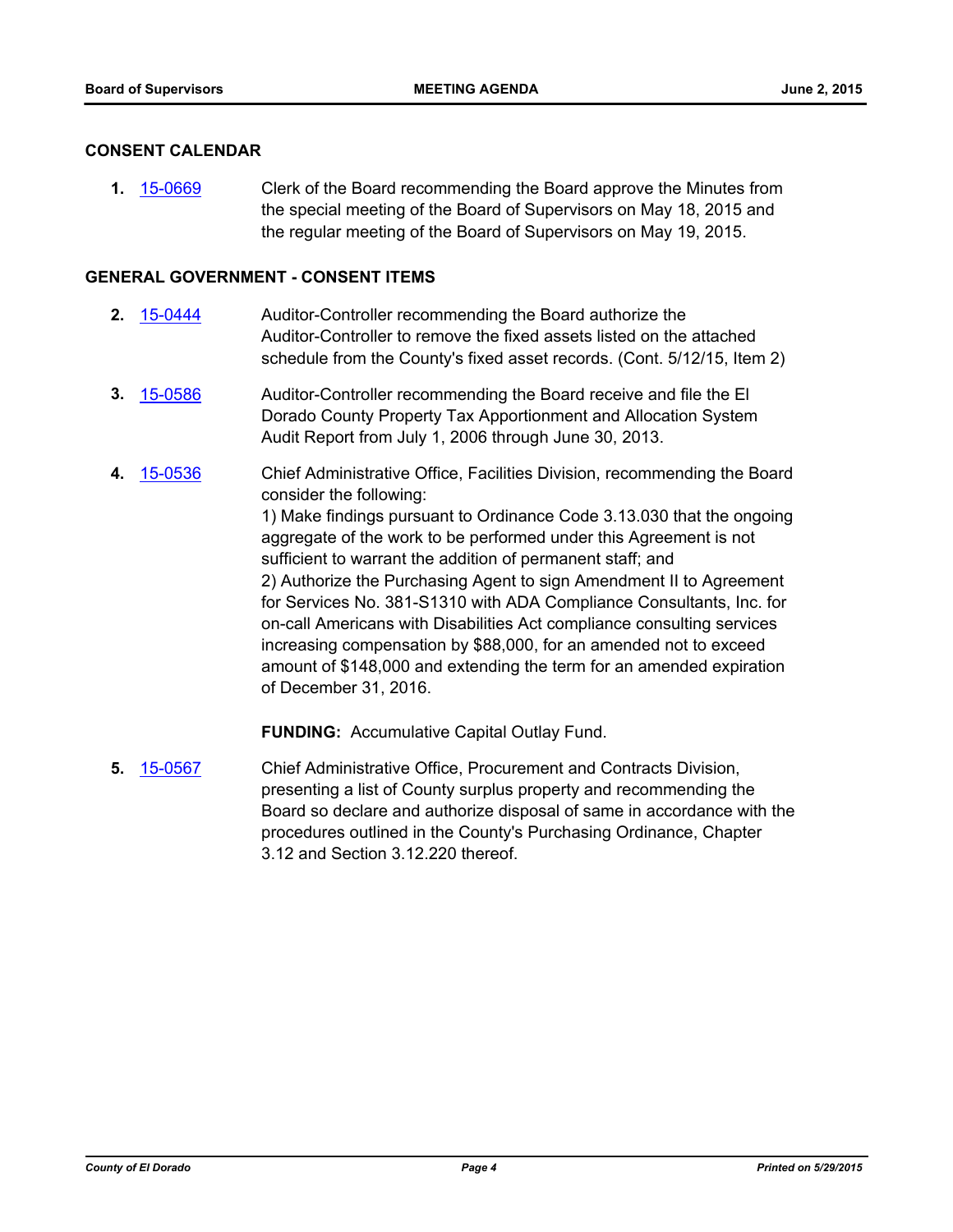| 6. | 15-0601 | Chief Administrative Office, Procurement and Contracts on behalf of               |
|----|---------|-----------------------------------------------------------------------------------|
|    |         | Community Development Agency, Transportation Division,                            |
|    |         | recommending the Board consider the following:                                    |
|    |         | 1) Award Bid No. 15-863-050 for the purchase of Fleet Tires -                     |
|    |         | Automotive, Light Truck and Miscellaneous Tires and Tire Studding                 |
|    |         | Services to the sole qualified bidder, Sierra Nevada Tire & Wheel of              |
|    |         | Placerville, CA;                                                                  |
|    |         | 2) Authorize the Purchasing Agent to issue a blanket purchase order in            |
|    |         | the amount of \$260,000.00 for a two year period following Board<br>approval; and |
|    |         | 3) Authorize the Purchasing Agent to increase the blanket purchase                |
|    |         | order on an "as needed" basis during the awarded period as long as                |
|    |         | funding is available within the requesting department's budget.                   |
|    |         |                                                                                   |

**FUNDING:** Fleet Internal Service Fund - Operations.

**7.** [15-0602](http://eldorado.legistar.com/gateway.aspx?m=l&id=/matter.aspx?key=19774) Chief Administrative Office, Procurement and Contracts on behalf of Community Development Agency, Transportation Division, recommending the Board consider the following:

> 1) Award Bid No. 15-288-055 for the purchase of Polymer Modified Rejuvenating Asphaltic Emulsion to the low qualified bidder, Western Emulsion Incorporated of Dana Point, CA for both the East and West Slopes Categories;

2) Authorize the Purchasing Agent to issue a blanket purchase order in the amount of \$725,000.00 for a one year term following Board approval; and

3) Authorize the Purchasing Agent to increase the blanket purchase order on an "as needed" basis during the awarded period as long as funding is available within the requesting department's budget.

**FUNDING:** Road Fund Discretionary.

**8.** [15-0619](http://eldorado.legistar.com/gateway.aspx?m=l&id=/matter.aspx?key=19791) Chief Administrative Office, Procurement and Contracts on behalf of Community Development Agency - Transportation Division, recommending the Board consider the following:

> 1) Award Bid No. 15-070-058 for the purchase of one (1) International Truck equipped with a hookloader system and hooklift hot patch truck body to the sole qualified bidder, Riverview International Trucks, LLC of West Sacramento, CA; and

> 2) Authorize the Purchasing Agent to sign a purchase order in the amount of \$218,478.98 (plus all fees and taxes, estimated not to exceed \$17,000.00) for a one time purchase following Board approval.

**FUNDING:** Road Fund Discretionary.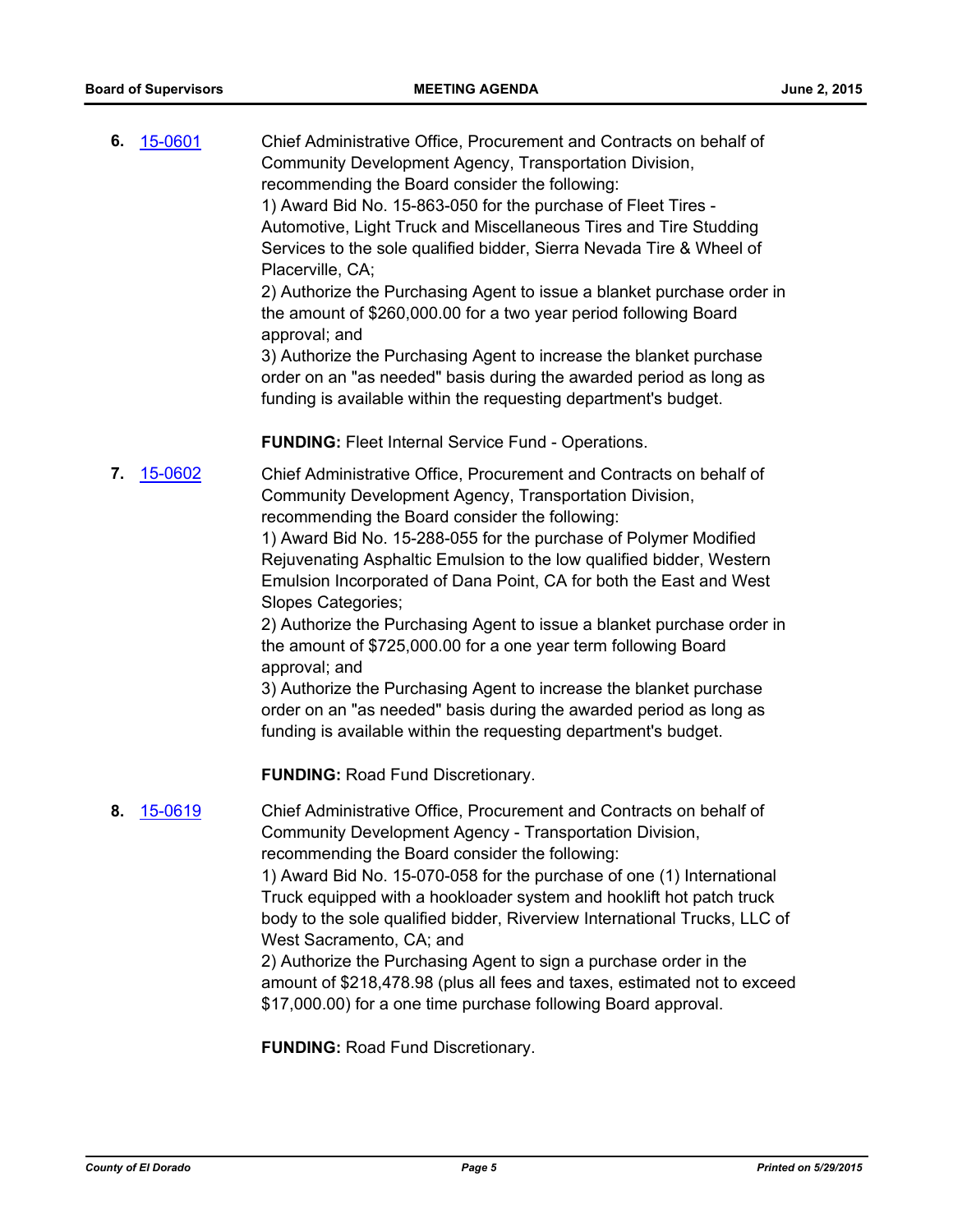| <b>9. 15-0666</b> | Chief Administrative Office, Procurement and Contracts Division and |
|-------------------|---------------------------------------------------------------------|
|                   | Facilities Division, recommending the Board consider the following  |
|                   | pertaining to Job Order Contracting:                                |
|                   | 1) Adopt the bid, specifications and contract documents;            |
|                   | 2) Approve and authorize the Chair to sign the bid documents; and   |
|                   | 3) Authorize advertisement for construction bids (Bid Numbers:      |
|                   | 15-968-035, 15-968-036 & 15-968-037).                               |
|                   |                                                                     |

**FUNDING:** Accumulated Capital Outlay Fund.

- **10.** [15-0678](http://eldorado.legistar.com/gateway.aspx?m=l&id=/matter.aspx?key=19850) Chief Administrative Office recommending the Board approve a letter of support for Assembly Bill 301, which would allow the buyer and seller of a property with a habitable structure in the State Responsibility Area to negotiate the Fire Prevention Fee as one of the terms of the sale. It would also require CAL FIRE to notify fee payers that they are allowed to negotiate the fee if there is a transfer of ownership.
- **11.** [15-0671](http://eldorado.legistar.com/gateway.aspx?m=l&id=/matter.aspx?key=19843) Chief Administrative Office recommending the Board adopt new policy C-19, Design-Build Contracts - Conflict of Interest, to establish guidelines, as required under California Public Contract Code section 22162 for a standard organizational conflict-of-interest policy, consistent with applicable law, regarding the ability of a person or entity to submit a proposal as a design-build entity or to join a design-build team ("Proposer") for a design-build project procured pursuant to California Public Contract Code section 22160 et seq.

## **FUNDING:** N/A

**12.** [15-0688](http://eldorado.legistar.com/gateway.aspx?m=l&id=/matter.aspx?key=19861) Chief Administrative Office recommending the Board approve a letter of support for Senate Bill (SB) 345, which would first stabilize and then increase fishing participation rates by reforming California's costly and antiquated fishing license program.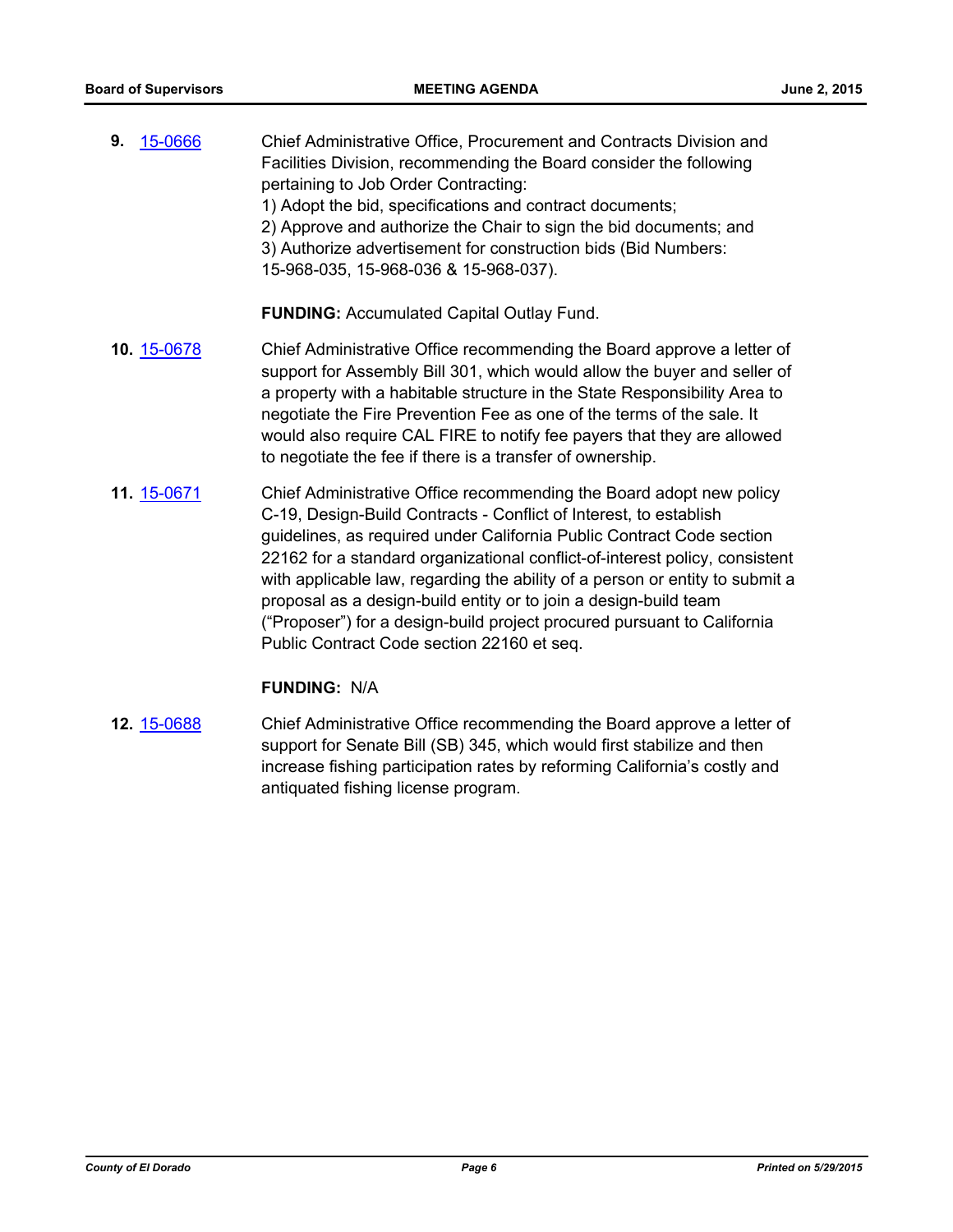**13.** [15-0634](http://eldorado.legistar.com/gateway.aspx?m=l&id=/matter.aspx?key=19806) Human Resources recommending the Board consider the following: 1) Adopt and authorize the Chair to sign Resolution **074-2015** adopting the amended Salary and Benefits Resolution for Unrepresented Employees, repealing and replacing Resolution No. 323-2001 of the Salary and Benefits Resolution for Unrepresented Employees, and further repealing and replacing all past amendments thereto; 2) Approve and Authorize the Chair to sign the amended Salary and Benefits Resolution for Unrepresented Employees, noting that the amended Salary and Benefits Resolution would become effective the first full pay period following Board approval; and 3) Direct Human Resources and Auditor-Controller's office to administer and implement the provisions of the amended Salary and Benefits Resolution for Unrepresented Employees.

> Resolution **074-2015** will incorporate all past amendments into one new Salary and Benefits Resolution, and includes changes to on-call duty compensation for Health & Human Services Agency extra help employees only to be consistent with on-call duty compensation changes recommended in the Letter of Agreement with El Dorado County Employees' Association, Local No. 1 (see Legistar file 13-1261). (Cont. 5/19/15, Item 38)

> **FUNDING:** Changes to on-call duty compensation affect the Health & Human Services Agency only and would be funded primarily from State and Federal Funds.

- **14.** [10-0456](http://eldorado.legistar.com/gateway.aspx?m=l&id=/matter.aspx?key=11800) Supervisor Mikulaco recommending the Board consider the following pertaining to the Fifth Annual Firework Jubilee to be held at the El Dorado Hills Town Center on Friday, July 3, 2015: 1) Approve and authorize the Chair to sign Resolution **081-2015**  permitting Pyro Spectaculars by Souza to conduct a pyrotechnic display for the event, contingent upon full compliance of necessary requirements, insurance, contracts and permits as deemed necessary by the control authorities; and 2) Authorize the Chair to sign a letter to the Fire Marshal approving same.
- **15.** [13-0865](http://eldorado.legistar.com/gateway.aspx?m=l&id=/matter.aspx?key=16758) Supervisor Novasel recommending the Board approve and authorize the Chair to sign Resolution **070-2015** acknowledging highway restrictions at Lake Tahoe for the 13th Annual Tour de Tahoe/Bike Big Blue cycling event to be held on Sunday, September 13, 2015.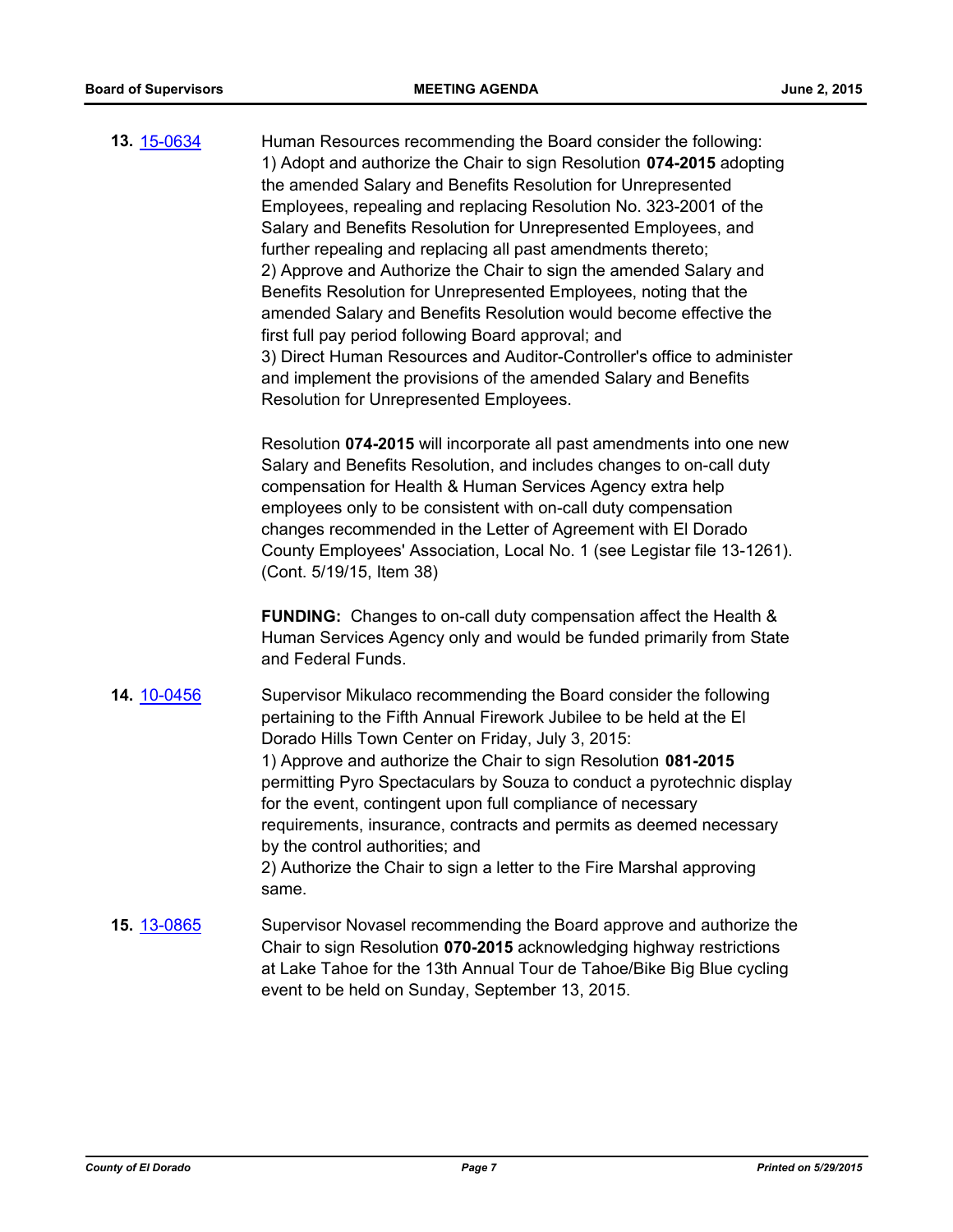## **HEALTH AND HUMAN SERVICES - CONSENT ITEMS**

**16.** [15-0212](http://eldorado.legistar.com/gateway.aspx?m=l&id=/matter.aspx?key=19386) Health and Human Services Agency, Mental Health Division, recommending the Board consider the following: 1) Approve and authorize the Chair to sign Amendment 3 to Agreement for Services 022-S1310 with EDCA Lifeskills, Inc., for the continued provision of Alcohol and Drug Program prevention, counseling, and treatment services, by extending the term through June 30, 2017 and increasing the not-to-exceed compensation of the Agreement by \$265,000 for a maximum obligation of \$596,526; and 2) Authorize the Purchasing Agent, or designee, to execute further documents relating to Agreement for Services 022-S1310, including amendments which do not increase the maximum dollar amount or term of the Agreement, and contingent upon approval by County Counsel and Risk Management.

**FUNDING:** State and Federal Funding.

**17.** [15-0622](http://eldorado.legistar.com/gateway.aspx?m=l&id=/matter.aspx?key=19794) Health and Human Services Agency, Mental Health Division, recommending the Board consider the following: 1) Approve and authorize the Chair to sign Amendment 3 to Agreement for Services 024-S1311 with Tahoe Youth and Family Services for the continued provision of Alcohol and Drug Program prevention, counseling, and treatment services by extending the term through June 30, 2017 and increasing the not-to-exceed compensation of the Agreement by \$202,000 for a maximum obligation of \$476,654; and 2) Authorize the Purchasing Agent, or designee, to execute further documents relating to Agreement for Services 024-S1311, including amendments which do not increase the maximum dollar amount or term of the Agreement, and contingent upon approval by County Counsel and Risk Management.

**FUNDING:** State and Federal Funding.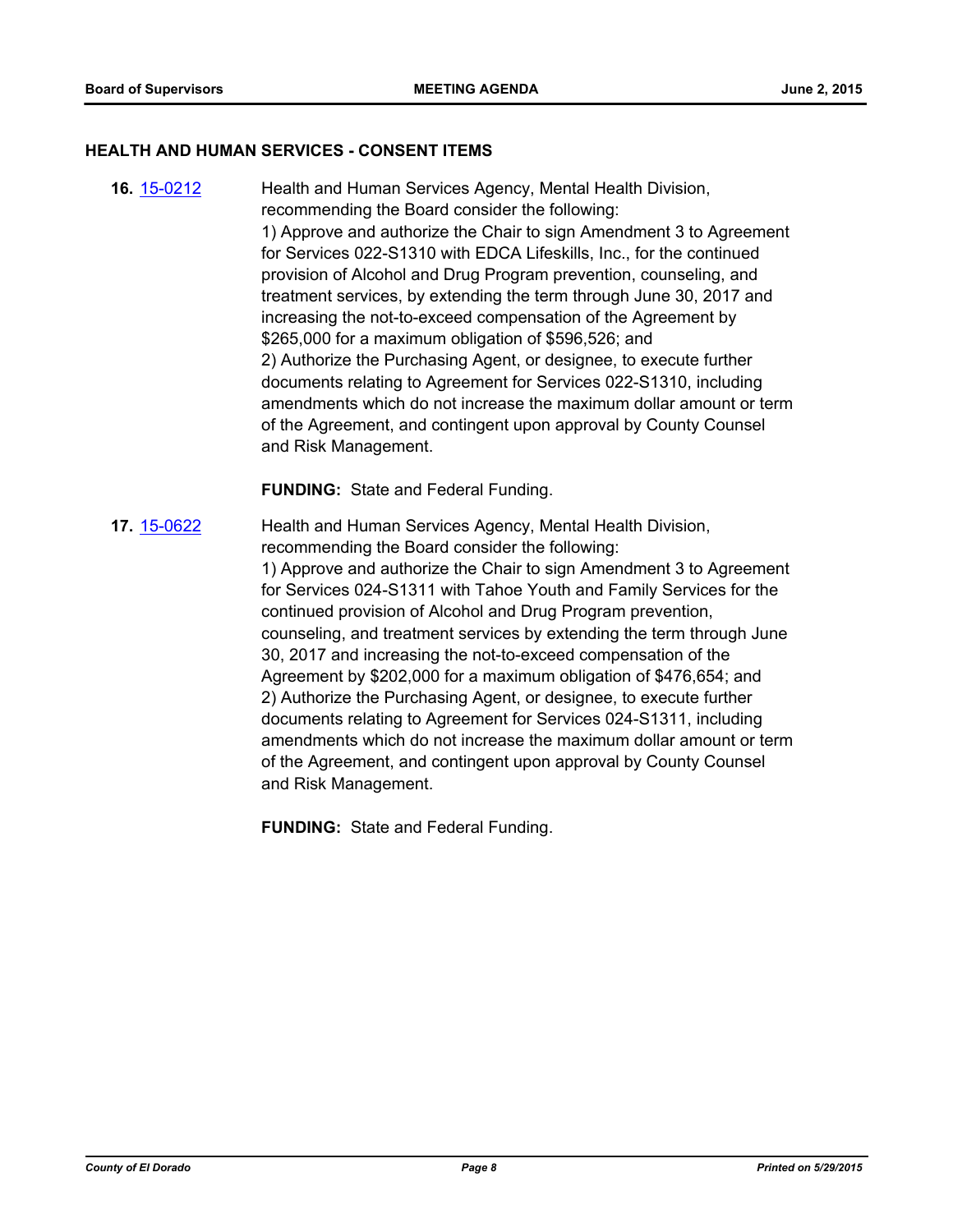### **LAND USE AND DEVELOPMENT - CONSENT ITEMS**

**18.** [11-1254](http://eldorado.legistar.com/gateway.aspx?m=l&id=/matter.aspx?key=14100) Community Development Agency, Environmental Management Division, recommending the Board adopt and authorize the Chair to sign Resolution **076-2015** to:

> 1) Accept a grant award in an amount up to \$26,000 from the State of California, Department of Resources Recycling and Recovery, Tire Enforcement Grant Program Fiscal Year 2014/15 (TEA 22), under the Public Resources Code sections 40000 et seq. in furtherance of the State of California's efforts to reduce, recycle and reuse solid waste generated in the State; and

2) Delegate authority to the Community Development Agency Director, or designee, to execute all grant documents, including, but not limited to, the grant funding agreement, amendments, requests for payment, reports, and all associated documents necessary to secure grant funds and implement the approved grant project.

The authorization provided under the Resolution is effective from June 2, 2015 through December 31, 2016, or until rescinded by the Board, whichever is earlier in time.

**FUNDING:** CalRecycle Local Government Waste Tire Enforcement Grant Program.

**19.** [13-0677](http://eldorado.legistar.com/gateway.aspx?m=l&id=/matter.aspx?key=16567) Community Development Agency, Transportation Division, recommending the Board adopt and authorize the Chair to sign Resolution **077-2015,** pending review, minor modification and approval by County Counsel and Risk Management, authorizing intermittent night time full road closures of Silva Valley Parkway between Tong Road and Joerger Cutoff Road for the U.S. 50 / Silva Valley Parkway Interchange - Phase 1 Project, Contract No. PW 12-30647, CIP No. 71328, P&C No. 078-C1499.

> **FUNDING:** State and Local Partnership Program Grant, 2004 General Plan Silva Valley Interchange Set-Aside, Silva Valley Interchange Set-Aside, El Dorado Irrigation District Reimbursement, Road Fund, and Developer-Advanced Funds.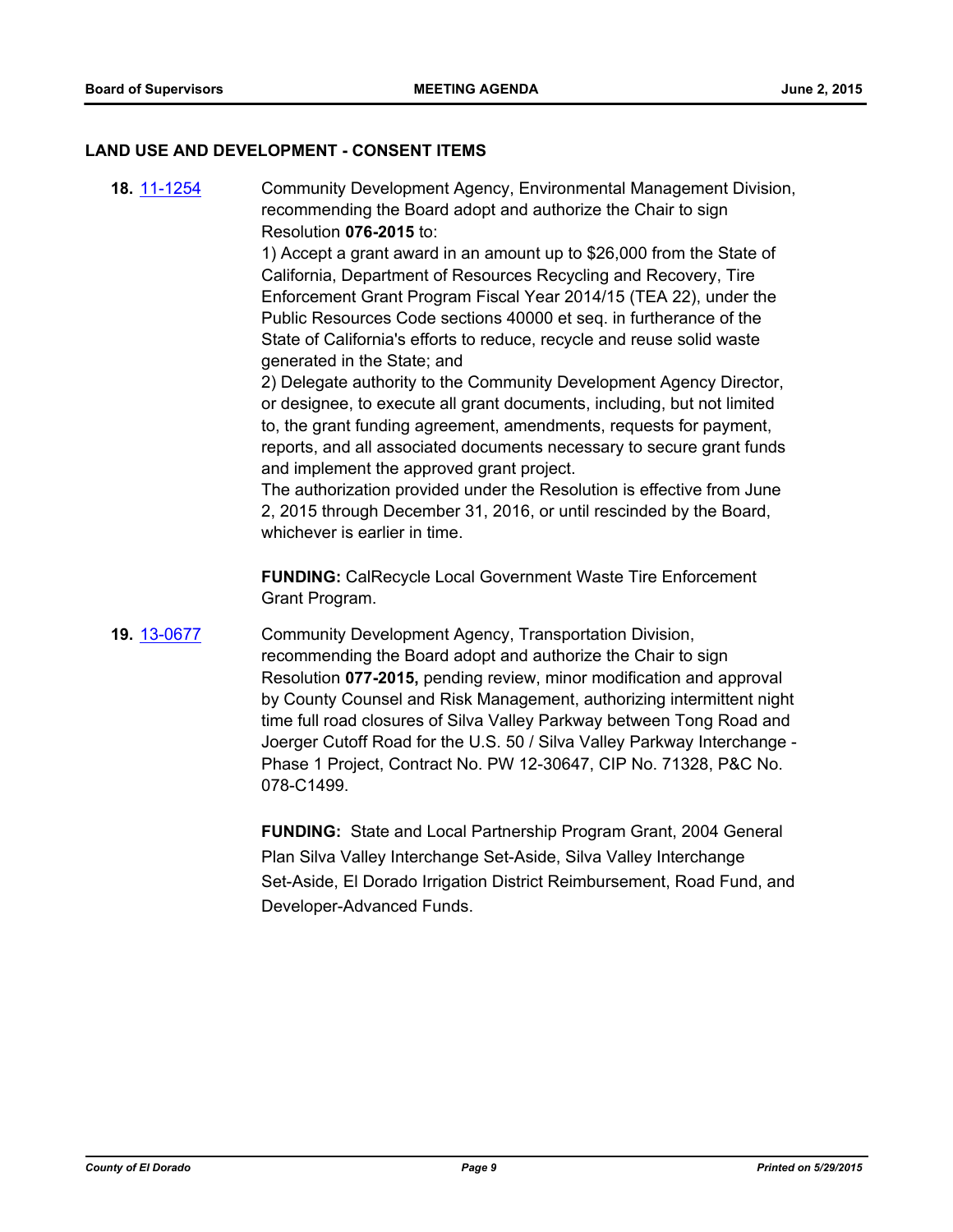| Community Development Agency, Transportation Division,<br>recommending the Board consider the following pertaining to the<br>Montgomery Estates Area 3 Erosion Control Project, Contract No. PW<br>14-31077, CIP No. 95172, P&C No. 383-C1599:<br>1) Award the Construction Contract to the lowest responsive,<br>responsible bidder; said bidder was determined after the bid opening on<br>May 14, 2015;<br>2) Approve and authorize the Chair to sign the Construction Contract,<br>subject to review and approval of the final Contract Documents by<br>County Counsel and Risk Management; and<br>3) Authorize the Community Development Agency Director to sign an<br>Escrow Agreement, if requested by the Contractor and in accordance<br>with Public Contract Code Section 22300, for the purpose of holding<br>Contract retention funds. (Refer: 4/28/15, Item 27) |
|------------------------------------------------------------------------------------------------------------------------------------------------------------------------------------------------------------------------------------------------------------------------------------------------------------------------------------------------------------------------------------------------------------------------------------------------------------------------------------------------------------------------------------------------------------------------------------------------------------------------------------------------------------------------------------------------------------------------------------------------------------------------------------------------------------------------------------------------------------------------------|
| <b>FUNDING:</b> United States Forest Service Grant. (Federal Funds)                                                                                                                                                                                                                                                                                                                                                                                                                                                                                                                                                                                                                                                                                                                                                                                                          |
| Community Development Agency, Transportation Division,<br>recommending the Board consider the following pertaining to the Gold<br>Hill Overlay Project Contract No. PW 14-31086, CIP No. 72119, P&C<br>No. 362-C1599:<br>1) Award the Construction Contract to the lowest responsive,<br>responsible bidder; said bidder to be determined after the bid opening<br>scheduled for May 13, 2015;<br>2) Approve and authorize the Chair to sign the Construction Contract,<br>subject to review and approval of the final Contract Documents by<br>County Counsel and Risk Management; and<br>3) Authorize the Community Development Agency Director to sign an<br>Escrow Agreement, if requested by the Contractor and in accordance<br>with Public Contract Code Section 22300, for the purpose of holding<br>Contract retention funds.                                       |
| <b>FUNDING:</b> Local Tribe Funds. (No Federal Funds)                                                                                                                                                                                                                                                                                                                                                                                                                                                                                                                                                                                                                                                                                                                                                                                                                        |
| Community Development Agency, Transportation Division,<br>recommending the Board consider the following pertaining to the Tahoe<br>Hills Erosion Control Project, Contract No. PW 14-31075, CIP No.<br>95171, P&C No. 403-C1599:<br>1) Approve the construction plans and contract documents (Engineer's<br>Estimate for the construction phase of the Project is \$422,629);<br>2) Authorize the Chair to sign the construction plans; and<br>3) Authorize advertisement for construction bids.                                                                                                                                                                                                                                                                                                                                                                             |
|                                                                                                                                                                                                                                                                                                                                                                                                                                                                                                                                                                                                                                                                                                                                                                                                                                                                              |

**FUNDING:** United States Forest Service Grant. (Federal Funds)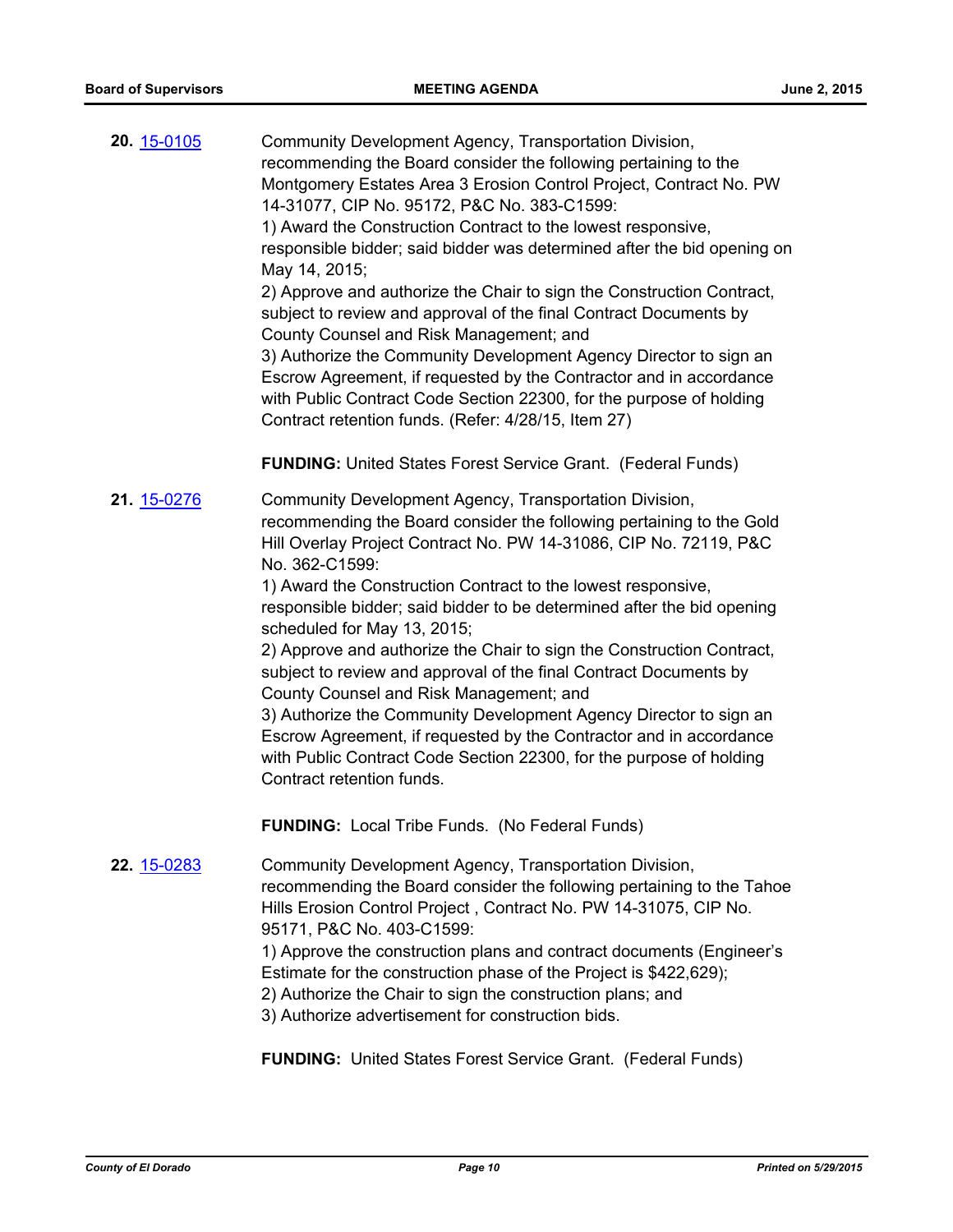**23.** [15-0436](http://eldorado.legistar.com/gateway.aspx?m=l&id=/matter.aspx?key=19608) Community Development Agency, Transportation Division, recommending the Board consider the following pertaining to the Hazel Valley Road at EID Canal - Bridge Replacement (25C0092) Project, CIP No. 77125: 1) Adopt the California Environmental Quality Act Mitigated Negative Declaration; and 2) Approve the Project as described in the California Environmental Quality Act document. **FUNDING:** Federal Highway Administration Local Assistance Highway Bridge Program, authorized under the 100 percent Funded Program. (Federal Funds) **24.** [15-0504](http://eldorado.legistar.com/gateway.aspx?m=l&id=/matter.aspx?key=19676) Community Development Agency, Transportation Division, recommending the Board consider the following: 1) Approve and authorize the Chair to sign the Grant Deed granting the parcels acquired by the County for the Missouri Flat at Highway 50 Interchange Project CIP, No. 71336 to the California Department of Transportation; 2) Authorize the Community Development Agency Director, or designee, to execute the escrow instructions and any other related escrow documents and or any other documents pertaining to the transaction, including payment of title and escrow fees; and 3) Authorize the Community Development Agency Director, or designee, to extend the date of closure of escrow upon mutual agreement of both parties if necessary.

> **FUNDING:** The Missouri Flat Interchange project was funded by various funds including Federal Funds.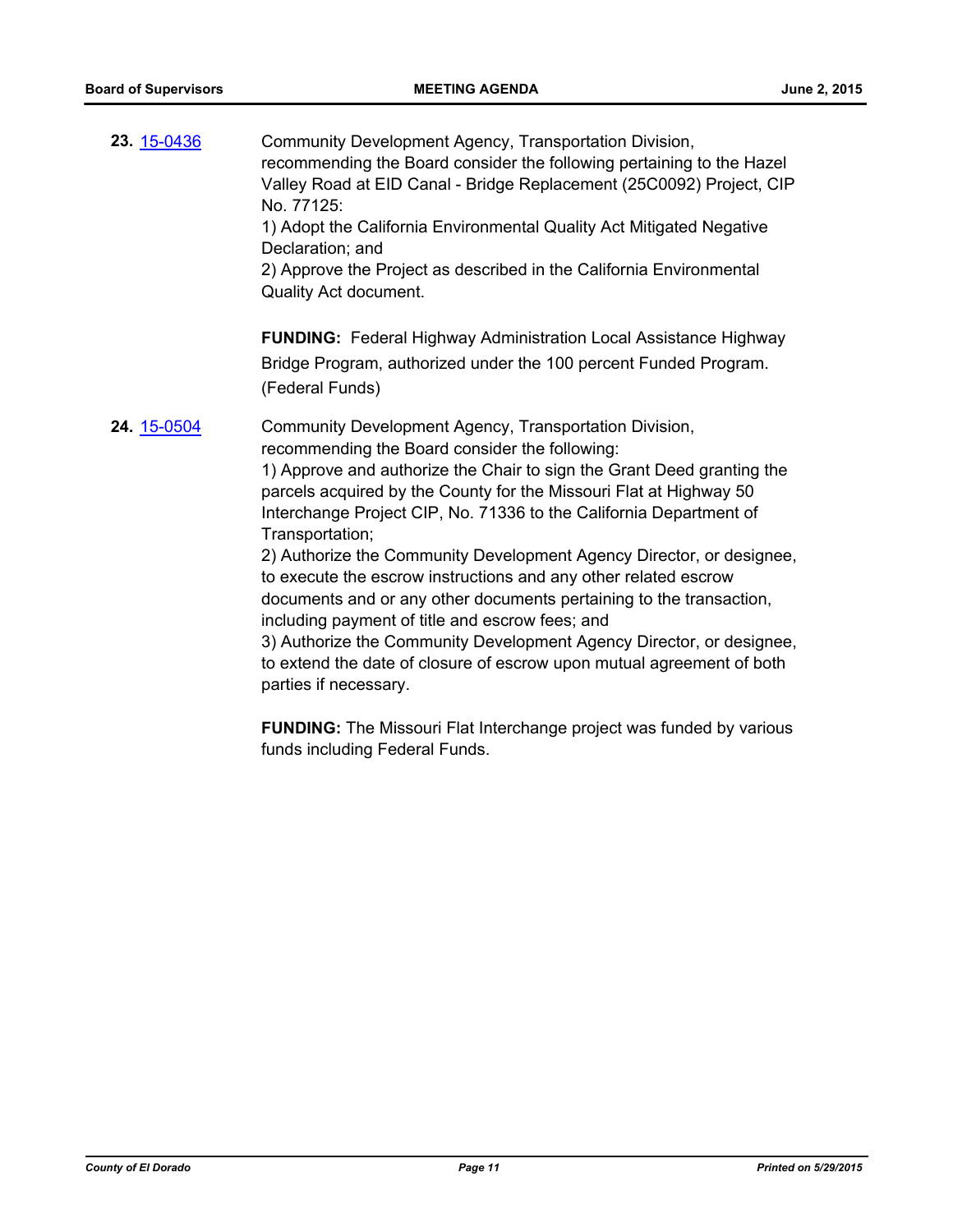| 25. 15-0539 | Community Development Agency, Transportation Division,<br>recommending the Board consider the following pertaining to the<br>Diamond Springs Parkway Phase1A - SR49 Realignment Project, CIP<br>No. 72375:<br>1) Approve and authorize the Chair to sign the Acquisition Agreement<br>for Public Purposes and the Certificate of Acceptance for the related<br>document from Merrill J. DeBenning, a Married Man as His Sole and<br>Separate Property for Assessor's Parcel Number 051-250-06;<br>2) Authorize the Community Development Agency Director, or designee,<br>to execute the escrow instructions and any other related escrow<br>documents pertaining to the transaction, including payment of title and<br>escrow fees; and<br>3) Authorize the Community Development Agency Director, or designee,<br>to extend the date of closure of escrow upon mutual agreement of both<br>parties if necessary.                                                                                                                                                                                                                              |
|-------------|-------------------------------------------------------------------------------------------------------------------------------------------------------------------------------------------------------------------------------------------------------------------------------------------------------------------------------------------------------------------------------------------------------------------------------------------------------------------------------------------------------------------------------------------------------------------------------------------------------------------------------------------------------------------------------------------------------------------------------------------------------------------------------------------------------------------------------------------------------------------------------------------------------------------------------------------------------------------------------------------------------------------------------------------------------------------------------------------------------------------------------------------------|
|             | FUNDING: Master Circulation & Funding Plan, 2004 GP Traffic Impact<br>Mitigation Fee Program, Traffic Impact Mitigation Fee Program and<br>Local Tribe Funds. (No Federal Funds)                                                                                                                                                                                                                                                                                                                                                                                                                                                                                                                                                                                                                                                                                                                                                                                                                                                                                                                                                                |
| 26. 15-0540 | Community Development Agency, Transportation Division,<br>recommending the Board consider the following pertaining to the<br>Diamond Springs Parkway Phase1A - SR49 Realignment Project, CIP<br>No. 72375:<br>1) Approve and authorize the Chair to sign the Acquisition Agreement<br>for Public Purposes and the Certificates of Acceptance for the related<br>documents from Charles T. Sweet and Sheila A. Sweet, Husband and<br>Wife as Joint Tenants with Right of Survivorship for Assessor's Parcel<br>Number 054-342-20;<br>2) Authorize the Community Development Agency Director, or designee,<br>to execute the escrow instructions and any other related escrow<br>documents pertaining to the transaction, including payment of title and<br>escrow fees: and<br>3) Authorize the Community Development Agency Director, or designee,<br>to extend the date of closure of escrow upon mutual agreement of both<br>parties if necessary.<br><b>FUNDING:</b> Master Circulation & Funding Plan, 2004 GP Traffic Impact<br>Mitigation Fee Program, Traffic Impact Mitigation Fee Program and<br>Local Tribe Funds. (No Federal Funds) |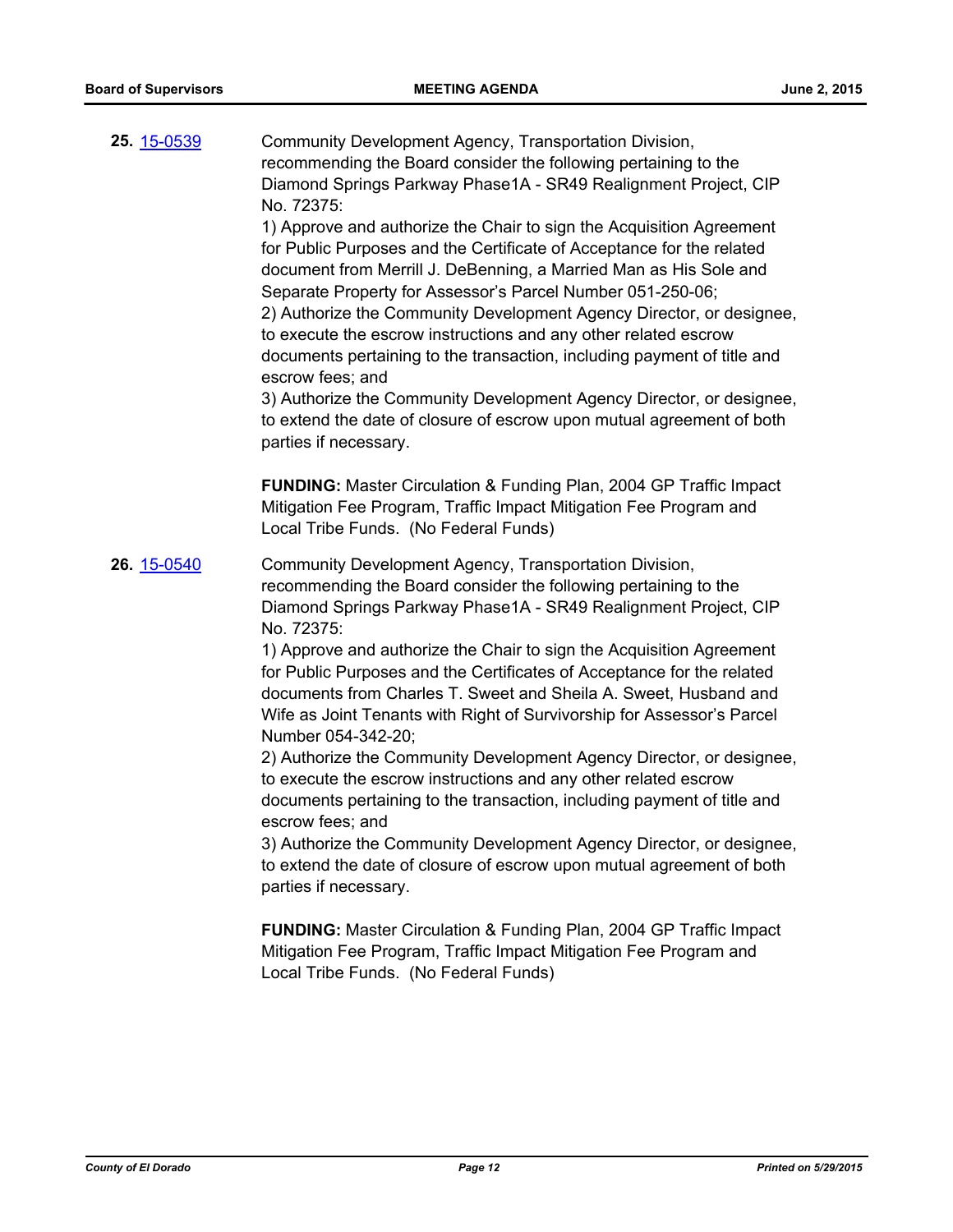| 27. 15-0541 | Community Development Agency, Transportation Division,<br>recommending the Board consider the following pertaining to the<br>Diamond Springs Parkway Phase1A - SR49 Realignment Project, CIP<br>No. 72375:<br>1) Approve and authorize the Chair to sign the Acquisition Agreement<br>for Public Purposes and the Certificate of Acceptance for the related<br>documents from JKC, 3H8, LP, a Nevada Limited Partnership for<br>Assessor's Parcel Number 051-250-13-100;<br>2) Authorize the Community Development Agency Director, or designee,<br>to execute the escrow instructions and any other related escrow<br>documents pertaining to the transaction, including payment of title and<br>escrow fees; and<br>3) Authorize the Community Development Agency Director, or designee,<br>to extend the date of closure of escrow upon mutual agreement of both<br>parties if necessary.                                                                                                                                                                                |
|-------------|-----------------------------------------------------------------------------------------------------------------------------------------------------------------------------------------------------------------------------------------------------------------------------------------------------------------------------------------------------------------------------------------------------------------------------------------------------------------------------------------------------------------------------------------------------------------------------------------------------------------------------------------------------------------------------------------------------------------------------------------------------------------------------------------------------------------------------------------------------------------------------------------------------------------------------------------------------------------------------------------------------------------------------------------------------------------------------|
|             | FUNDING: Master Circulation & Funding Plan, 2004 GP Traffic Impact<br>Mitigation Fee Program, Traffic Impact Mitigation Fee Program and<br>Local Tribe Funds. (No Federal Funds)                                                                                                                                                                                                                                                                                                                                                                                                                                                                                                                                                                                                                                                                                                                                                                                                                                                                                            |
| 28. 15-0542 | Community Development Agency, Transportation Division,<br>recommending the Board consider the following pertaining to the<br>Diamond Springs Parkway Phase1A - SR49 Realignment Project, CIP<br>No. 72375:<br>1) Approve and authorize the Chair to sign the Easement Acquisition<br>Agreement for Public Purposes and the Certificate of Acceptance for the<br>related documents from Pliny Olivier, an Unmarried Man for Assessor's<br>Parcel Number 054-351-27;<br>2) Authorize the Community Development Agency Director, or designee,<br>to execute the escrow instructions and any other related escrow<br>documents pertaining to the transaction, including payment of title and<br>escrow fees; and<br>3) Authorize the Community Development Agency Director, or designee,<br>to extend the date of closure of escrow upon mutual agreement of both<br>parties if necessary.<br>FUNDING: Master Circulation & Funding Plan, 2004 GP Traffic Impact<br>Mitigation Fee Program, Traffic Impact Mitigation Fee Program, and<br>Local Tribe Funds. (No Federal Funds) |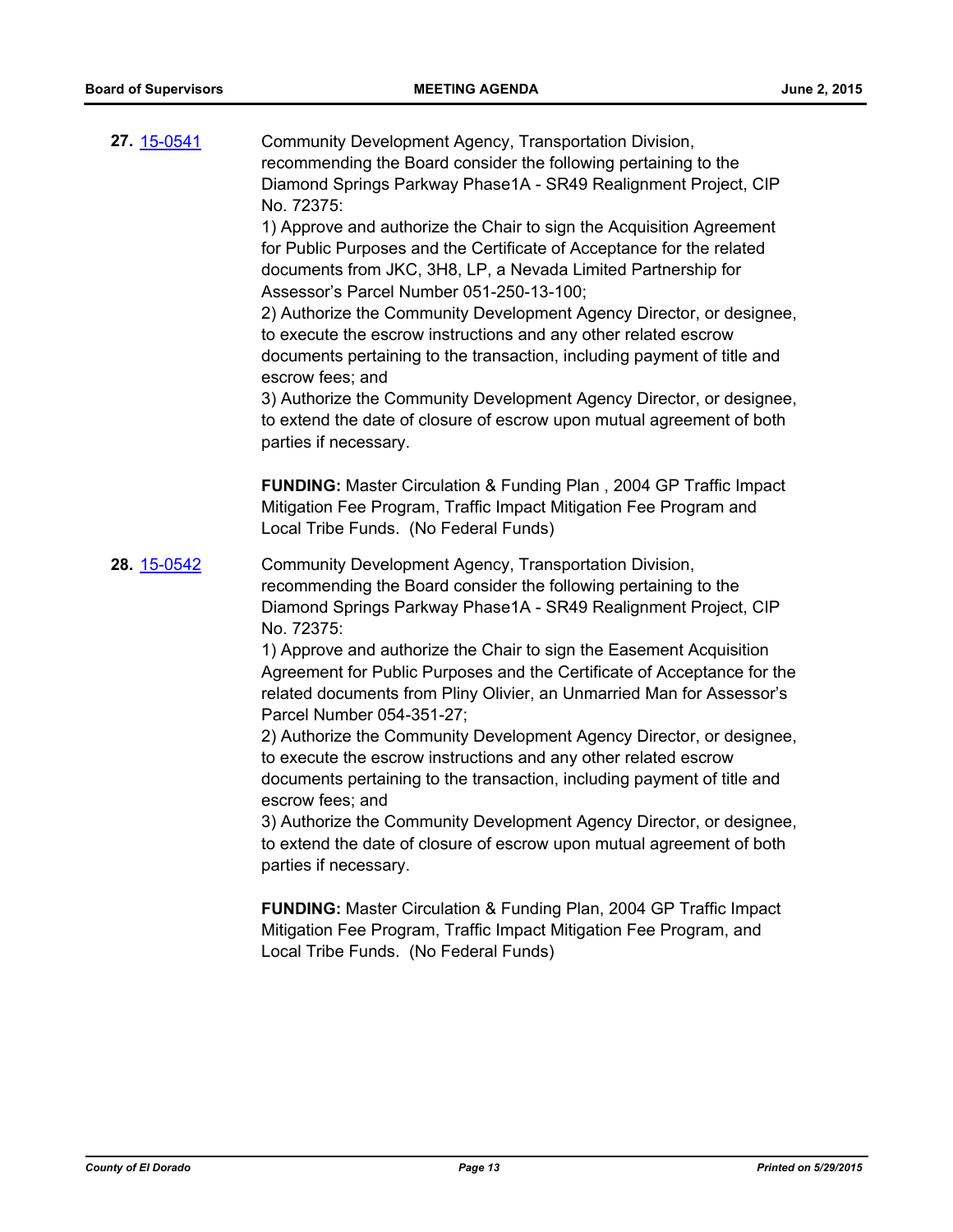| 29. 15-0543 | Community Development Agency, Transportation Division,<br>recommending the Board consider the following pertaining to the<br>Diamond Springs Parkway Phase1A - SR49 Realignment Project, CIP<br>No. 72375:<br>1) Approve and authorize the Chair to sign the Acquisition Agreement<br>for Public Purposes and the Certificates of Acceptance for the related<br>documents from Mark P. Aikin and Roxann Louise Aikin, as<br>Co-Trustees of the Aikin Family Trust, 3/28/2013 for Assessor's Parcel<br>Number 051-461-12-100;<br>2) Authorize the Community Development Agency Director, or designee,<br>to execute the escrow instructions and any other related escrow<br>documents pertaining to the transaction, including payment of title and<br>escrow fees; and<br>3) Authorize the Community Development Agency Director, or designee,<br>to extend the date of closure of escrow upon mutual agreement of both<br>parties if necessary. |
|-------------|--------------------------------------------------------------------------------------------------------------------------------------------------------------------------------------------------------------------------------------------------------------------------------------------------------------------------------------------------------------------------------------------------------------------------------------------------------------------------------------------------------------------------------------------------------------------------------------------------------------------------------------------------------------------------------------------------------------------------------------------------------------------------------------------------------------------------------------------------------------------------------------------------------------------------------------------------|
|             | FUNDING: Master Circulation & Funding Plan, 2004 GP Traffic Impact<br>Mitigation Fee Program, Traffic Impact Mitigation Fee Program and<br>Local Tribe Funds. (No Federal Funds)                                                                                                                                                                                                                                                                                                                                                                                                                                                                                                                                                                                                                                                                                                                                                                 |
| 30. 15-0544 | Community Development Agency, Transportation Division,<br>recommending the Board consider the following pertaining to the<br>Diamond Springs Parkway - Phase1A - SR-49 Realignment Project, CIP<br>No. 72375:<br>1) Approve and authorize the Chair to sign the Easement Acquisition<br>Agreement for Public Purposes and the Certificate of Acceptance for the<br>related documents from John McGillivray, III and Amy McGillivray,<br>Husband and Wife as Joint Tenants for Assessor's Parcel Number<br>054-351-03;<br>2) Authorize the Community Development Agency Director, or designee,<br>to execute the escrow instructions and any other related escrow<br>documents pertaining to the transaction, including payment of title and<br>escrow fees; and<br>3) Authorize the Community Development Agency Director, or designee,<br>to extend the date of closure of escrow upon mutual agreement of both<br>parties if necessary.        |
|             | FUNDING: Master Circulation & Funding Plan, 2004 GP Traffic Impact<br>Mitigation Fee Program, Traffic Impact Mitigation Fee Program and<br>Local Tribe Funds. (No Federal Funds)                                                                                                                                                                                                                                                                                                                                                                                                                                                                                                                                                                                                                                                                                                                                                                 |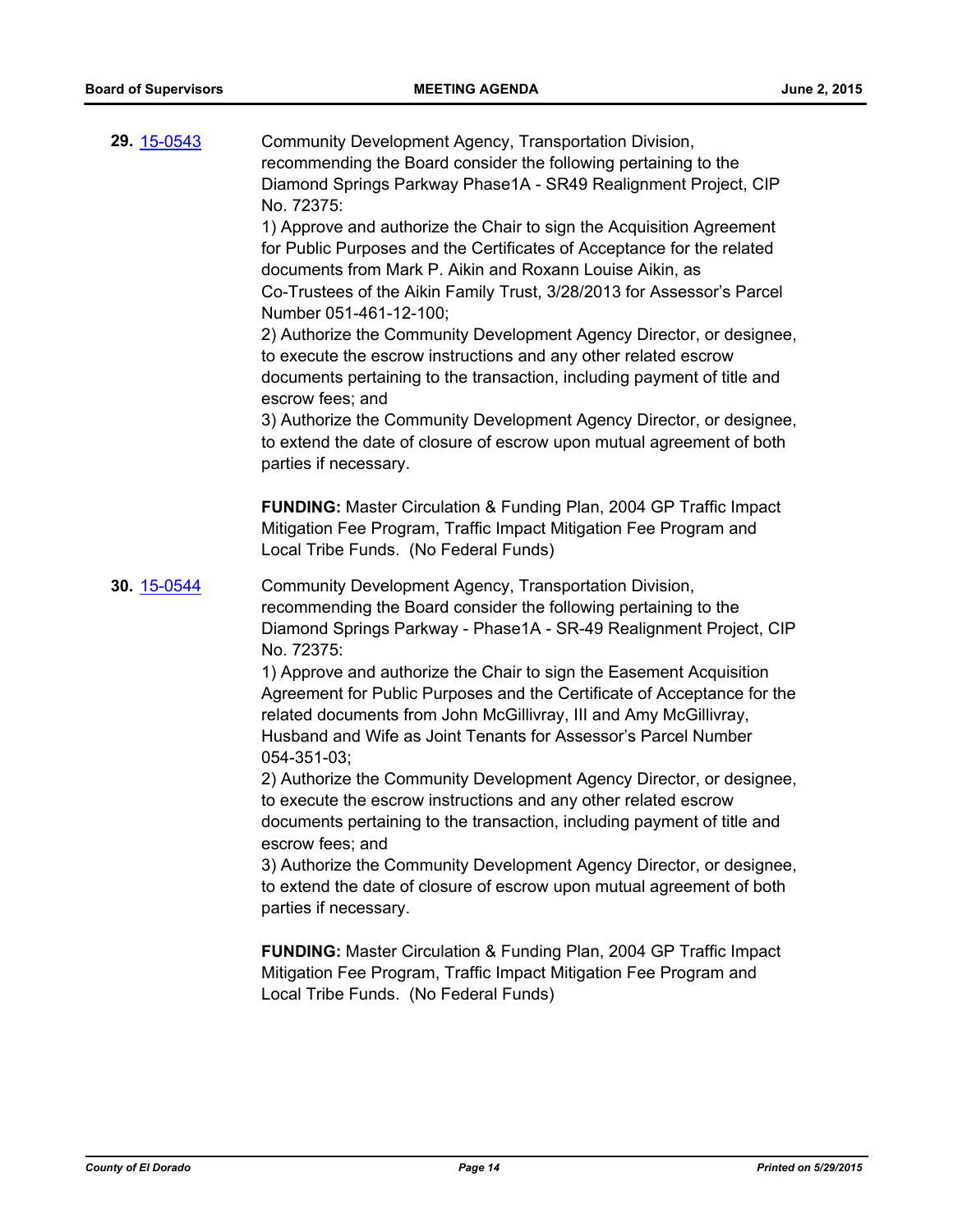| 31. 15-0545 | Community Development Agency, Transportation Division,<br>recommending the Board consider the following pertaining to the<br>Diamond Springs Parkway - Phase1A - SR-49 Realignment Project, CIP<br>No. 72375:<br>1) Approve and authorize the Chair to sign the Acquisition Agreement<br>for Public Purposes and the Certificates of Acceptance for the related<br>documents from IRA Trust Services Co. Custodian FBO Lee Shahinian,<br>Jr. for Assessor's Parcel Number 054-342-37;<br>2) Authorize the Community Development Agency Director, or designee,<br>to execute the escrow instructions and any other related escrow<br>documents pertaining to the transaction, including payment of title and<br>escrow fees; and<br>3) Authorize the Community Development Agency Director, or designee,<br>to extend the date of closure of escrow upon mutual agreement of both<br>parties if necessary.<br>FUNDING: Master Circulation & Funding Plan, 2004 GP Traffic Impact                                                                                         |
|-------------|-------------------------------------------------------------------------------------------------------------------------------------------------------------------------------------------------------------------------------------------------------------------------------------------------------------------------------------------------------------------------------------------------------------------------------------------------------------------------------------------------------------------------------------------------------------------------------------------------------------------------------------------------------------------------------------------------------------------------------------------------------------------------------------------------------------------------------------------------------------------------------------------------------------------------------------------------------------------------------------------------------------------------------------------------------------------------|
|             | Mitigation Fee Program, Traffic Impact Mitigation Fee Program and<br>Local Tribe Funds. (No Federal Funds)                                                                                                                                                                                                                                                                                                                                                                                                                                                                                                                                                                                                                                                                                                                                                                                                                                                                                                                                                              |
| 32. 15-0546 | Community Development Agency, Transportation Division,<br>recommending the Board consider the following for the Diamond<br>Springs Parkway - Phase1A - SR-49 Realignment Project, CIP No.<br>72375:<br>1) Approve and authorize the Chair to sign the Acquisition Agreement<br>for Public Purposes and the Certificates of Acceptance for the related<br>documents from Fritz W. Beyerlein, an Unmarried Man for Assessor's<br>Parcel Number 051-461-54;<br>2) Authorize the Community Development Agency Director, or designee,<br>to execute the escrow instructions and any other related escrow<br>documents pertaining to the transaction, including payment of title and<br>escrow fees; and<br>3) Authorize the Community Development Agency Director, or designee,<br>to extend the date of closure of escrow upon mutual agreement of both<br>parties if necessary.<br><b>FUNDING:</b> Master Circulation & Funding Plan, 2004 GP Traffic Impact<br>Mitigation Fee Program, Traffic Impact Mitigation Fee Program and<br>Local Tribe Funds. (No Federal Funds) |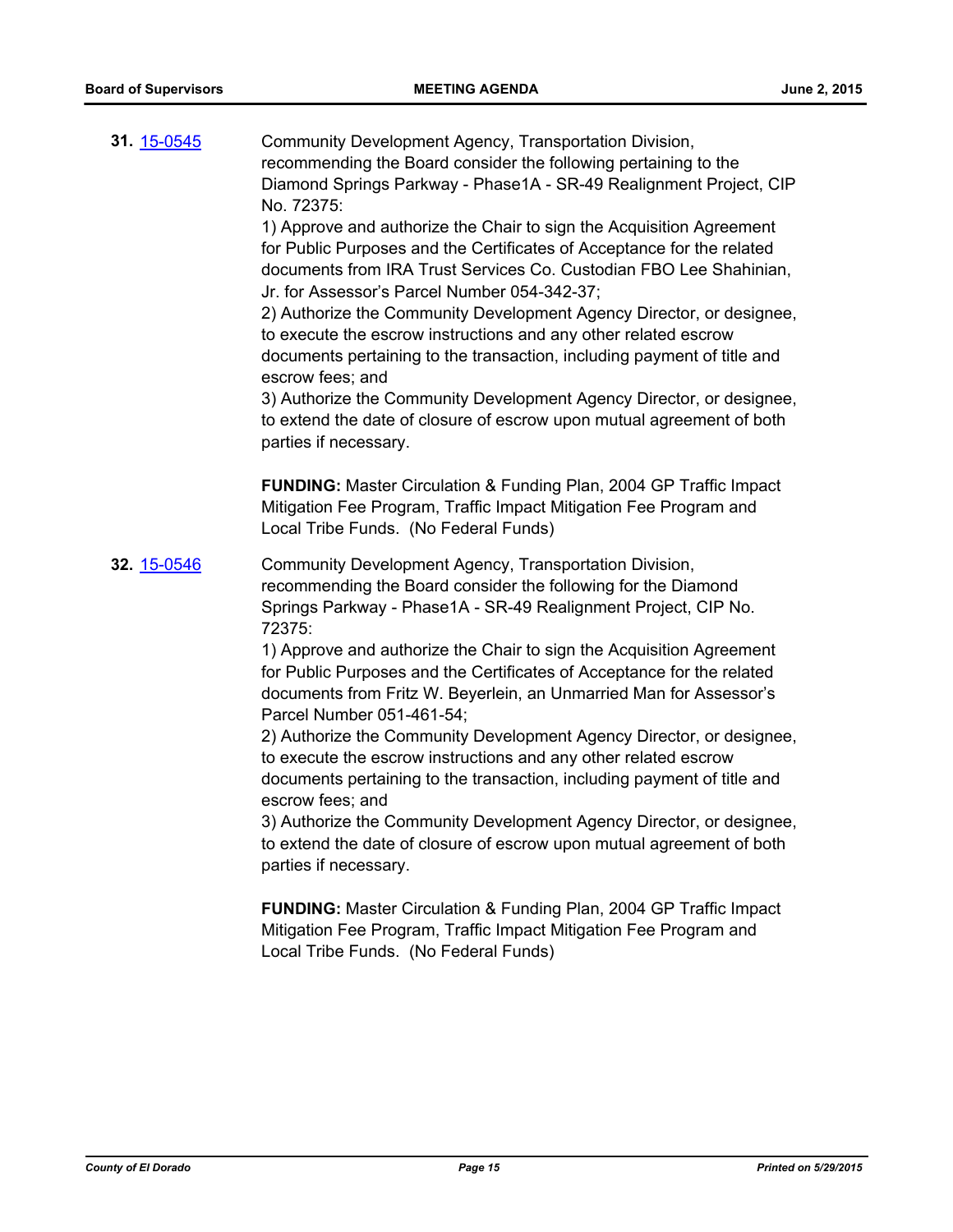| 33. 15-0550 | Community Development Agency, Transportation Division,<br>recommending the Board consider the following pertaining to the Cold<br>Springs Road Realignment Project, CIP No. 73360:<br>1) Approve and authorize the Chair to sign the Easement Acquisition<br>Agreement for Public Purposes and the Certificate of Acceptance for the<br>related document from Sarah Carter, A Single Woman for Assessor's<br>Parcel Number 317-040-86, subject to review, minor modification and<br>approval by County Counsel and Risk Management;<br>2) Authorize the Community Development Agency Director, or designee,<br>to execute the escrow instructions and any other related escrow<br>documents pertaining to the transaction, including payment of title and<br>escrow fees; and<br>3) Authorize the Community Development Agency Director, or designee,<br>to extend the date of closure of escrow upon mutual agreement of both<br>parties if necessary. |
|-------------|---------------------------------------------------------------------------------------------------------------------------------------------------------------------------------------------------------------------------------------------------------------------------------------------------------------------------------------------------------------------------------------------------------------------------------------------------------------------------------------------------------------------------------------------------------------------------------------------------------------------------------------------------------------------------------------------------------------------------------------------------------------------------------------------------------------------------------------------------------------------------------------------------------------------------------------------------------|
|             | <b>FUNDING:</b> Highway Safety Improvement Program and Regional<br>Surface Transportation Program Funds. (Federal Funds)                                                                                                                                                                                                                                                                                                                                                                                                                                                                                                                                                                                                                                                                                                                                                                                                                                |
| 34. 15-0571 | Community Development Agency, Transportation Division,<br>recommending the Board approve and authorize the Chair to sign the<br>labor only Agreement Addendum, Project Evaluation, and Sponsor<br>Agreement CCC-96 with the California Conservation Corps in an<br>amount not to exceed \$131,390 for a term of July 1, 2015 through June<br>30, 2018 for revegetation, drainage maintenance, tree removal, erosion<br>control work and miscellaneous work on various projects.                                                                                                                                                                                                                                                                                                                                                                                                                                                                         |
|             | <b>FUNDING:</b> Funding with the proposed Board action is provided by the<br>California Tahoe Conservancy and United States Forest Service Grant<br>Funds, Tahoe Regional Planning Agency Mitigation Funds, the Road<br>Fund and various Capital Improvement Program funding sources.<br>(Federal Funds)                                                                                                                                                                                                                                                                                                                                                                                                                                                                                                                                                                                                                                                |
| 35. 15-0604 | Community Development Agency, Transportation Division,<br>recommending the Board consider the following pertaining to the Green<br>Valley Road Traffic Signal Interconnect, Contract No. PW 14-13086,<br>CIP No. 73151, P&C No. 017-C1699:<br>1) Approve plans and contract documents and authorize the Chair to<br>sign the plans; and<br>2) Authorize advertisement for construction bids.                                                                                                                                                                                                                                                                                                                                                                                                                                                                                                                                                            |
|             | <b>FUNDING:</b> Highway Safety Improvement Program and Regional                                                                                                                                                                                                                                                                                                                                                                                                                                                                                                                                                                                                                                                                                                                                                                                                                                                                                         |

Surface Transportation Program Exchange Funds - Caltrans. (Federal Funds)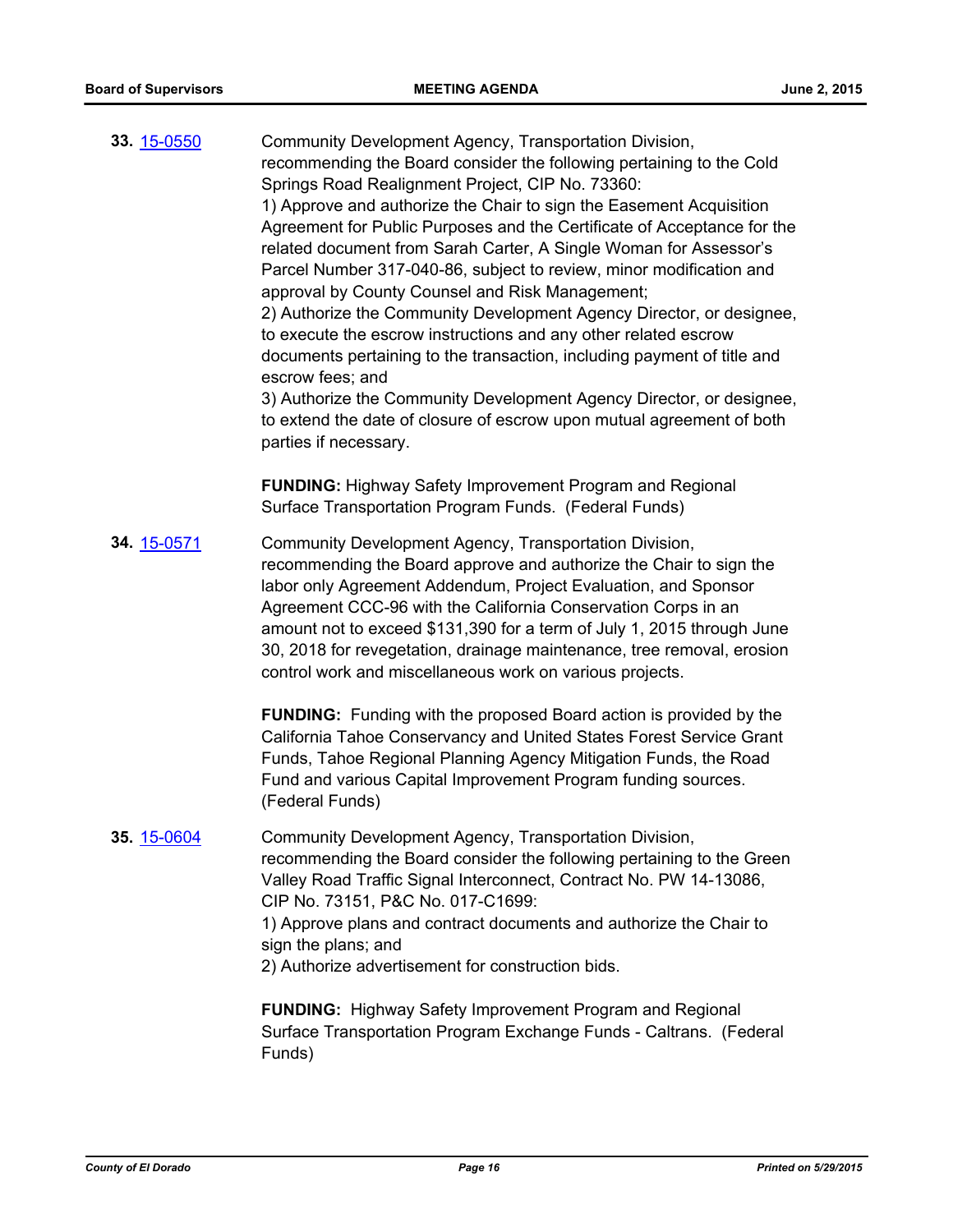**36.** [15-0611](http://eldorado.legistar.com/gateway.aspx?m=l&id=/matter.aspx?key=19783) Community Development Agency, Transportation Division, recommending the Board consider the following pertaining to the Bassi Road at Granite Creek - Bridge Replacement (25C0071) Project, CIP No. 77128: 1) Adopt the California Environmental Quality Act Mitigated Negative Declaration; and 2) Approve the Project as described in the California Environmental Quality Act document. **FUNDING:** Federal Highway Administration Local Assistance Highway

Bridge Program, authorized under the 100 percent Funded Program. (Federal Funds)

**37.** [15-0613](http://eldorado.legistar.com/gateway.aspx?m=l&id=/matter.aspx?key=19785) Community Development Agency, Transportation Division, recommending the Board adopt and authorize the Chair to sign Resolution **078-2015** sanctioning the closure of Pony Express Trail between Sly Park Road and Sanders Drive, with partial road closures at the intersections of Forebay Road, Oak Street, North Street, Polaris Street, Laurel Drive and Sanders Drive, on Saturday, July 4, 2015 between 11:30 a.m. to 2:00 p.m. for the "Pollock Pines 4th of July Parade," subject to conditions set forth in Resolution No. 110-79 and in the "Application for Road Closure."

## **FUNDING:** N/A

**38.** [15-0617](http://eldorado.legistar.com/gateway.aspx?m=l&id=/matter.aspx?key=19789) Community Development Agency, Transportation Division, recommending the Board adopt and authorize the Chair to Resolution **075-2015** sanctioning the closure of Main Street and Wentworth Springs Road in the Georgetown area on Wednesday, July 22, 2015 between 3:00 a.m. and 8:00 p.m., for the "2015 Jeepers Jamboree Vendor Show and Outdoor Expo", subject to conditions set forth in Resolution No. 110-79 and in the "Application for Road Closure."

## **FUNDING:** N/A

**39.** [15-0262](http://eldorado.legistar.com/gateway.aspx?m=l&id=/matter.aspx?key=19436) Surveyor's Office recommending the Board consent to, but reject, an Irrevocable Offer of Dedication (IOD 15-001) from Ridgeview Homes West LLC, a California Limited Liability Company, for a drainage easement located on a portion of Assessor's Parcel Number 120-700-04*.*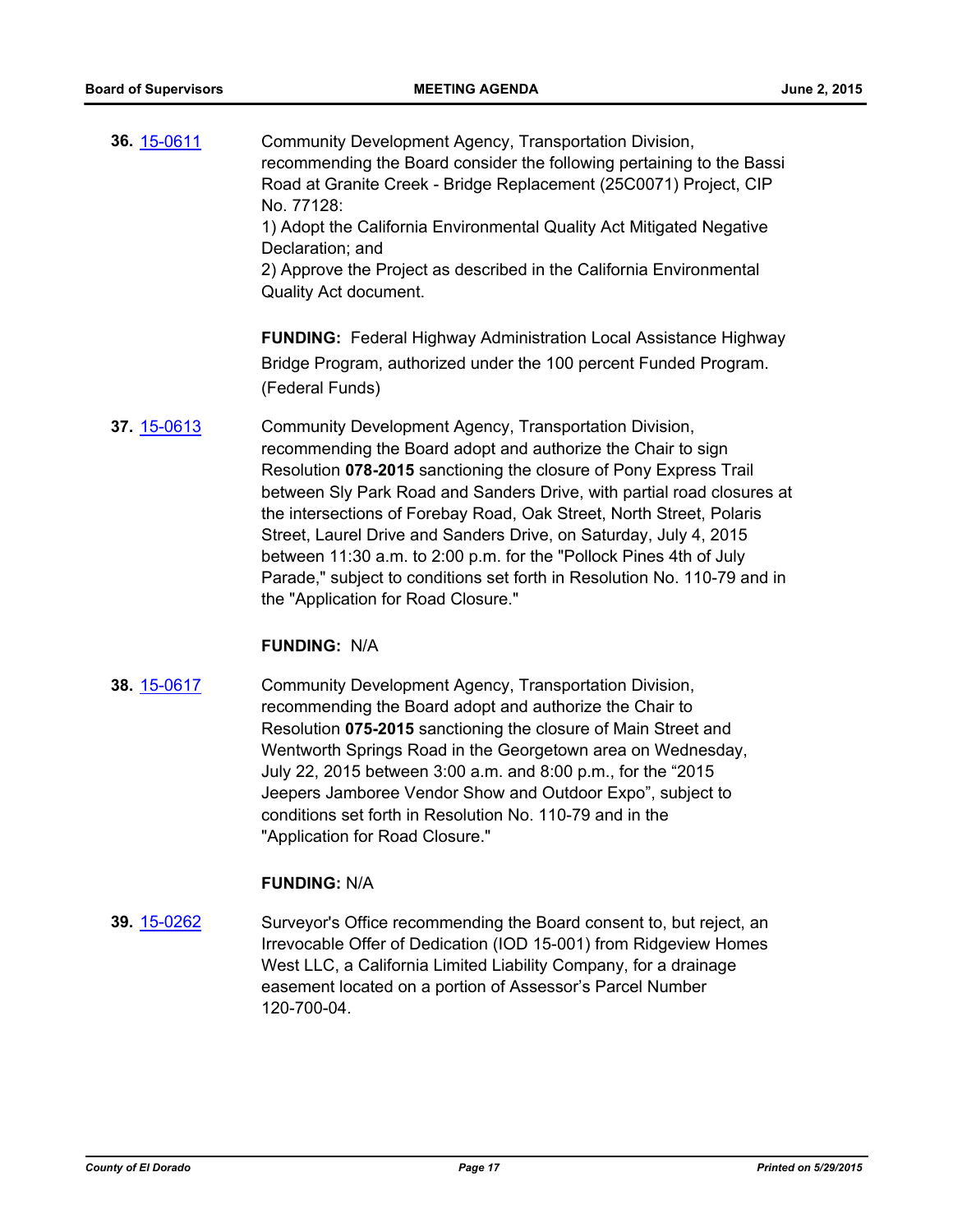#### **LAW AND JUSTICE - CONSENT ITEMS**

**40.** [15-0668](http://eldorado.legistar.com/gateway.aspx?m=l&id=/matter.aspx?key=19840) District Attorney recommending the Board adopt and authorize the Chair to sign Resolution **082-2015** authorizing the District Attorney and/or the Chief District Attorney to sign the Standard Agreement with the California Victim Compensation and Government Claims Board for the Victim Witness Claims Grant for period July 1, 2015 - June 30, 2018 in an amount of \$640,047 and any amendments or extensions thereof to operate a Victim Witness Center in the County.

> **FUNDING:** California Victim Compensation and Government Claims **Board**

- **41.** [14-1417](http://eldorado.legistar.com/gateway.aspx?m=l&id=/matter.aspx?key=18901) El Dorado County Sheriff's Office of Emergency Services recommending the Board find that a state of emergency continues to exist in El Dorado County as a result of drought conditions. (Cont. 5/19/15, Item 25)
- **42.** [15-0629](http://eldorado.legistar.com/gateway.aspx?m=l&id=/matter.aspx?key=19801) Sheriff's Office recommending the Board approve and authorize the Chair to sign the Agreement for Services # 011-S1610 with MT USA, LLC., formerly MorphoTrust USA, Inc. for equipment maintenance on LIVESCAN fingerprinting machines, for the term July, 1, 2015 to June 30, 2016, in the amount of \$28,335.

**FUNDING:** Livescan Special Revenue Fund.

**43.** [15-0653](http://eldorado.legistar.com/gateway.aspx?m=l&id=/matter.aspx?key=19825) Sheriff's Office recommending the Board approve the acceptance of the Domestic Cannabis Eradication and Suppression Program grant funding from Letter of Agreement 2015-24, #486-F1511 with the United States Department of Justice Drug Enforcement Administration in the amount of \$80,000 for the period January 1, 2015 to December 31, 2015 to defray costs relating to the eradication and suppression of illicit marijuana.

> **FUNDING:** United States Department of Justice Drug Enforcement Administration.

## **END CONSENT CALENDAR**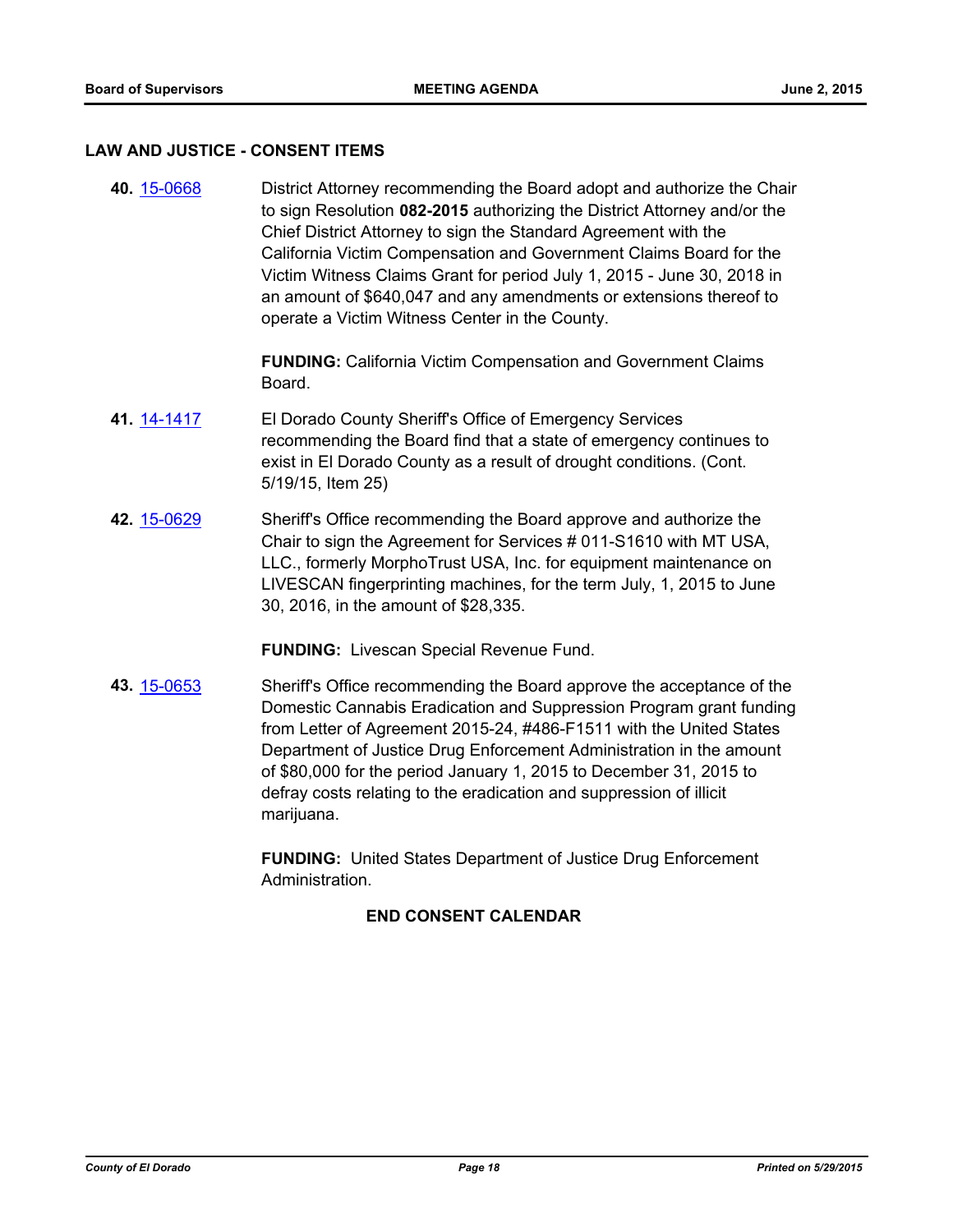## **10:00 A.M. - TIME ALLOCATION**

## **MONTHLY STAFF UPDATE - FACILITIES**

### **GENERAL GOVERNMENT - 10:00 A.M. TIME ALLOCATION**

- **44.** [14-0998](http://eldorado.legistar.com/gateway.aspx?m=l&id=/matter.aspx?key=18483) Supervisor Novasel recommending the Board consider the following: 1) Approve and authorize the Chair to sign a Proclamation Recognizing the Month of June 2015 as Lesbian, Gay, Bisexual and Transgender Pride Month; and 2) Present Proclamation to Alec Nygard and members of the Parents, Families and Friends of Lesbians and Gays. (Est. Time: 10 Min.)
- **45.** [15-0700](http://eldorado.legistar.com/gateway.aspx?m=l&id=/matter.aspx?key=19873) Supervisor Novasel recommending the Board receive and file a presentation on Primal Quest Expedition 2015 - Tahoe to be held August 20-28, 2015, challenging twenty co-ed teams of four to trail and road run, mountain and road bike, flat water and down water paddle and mountaineer and climb approximately five hundred miles of El Dorado, Amador and Nevada County terrain. (Est. Time: 15 Min.)
- **46.** [15-0524](http://eldorado.legistar.com/gateway.aspx?m=l&id=/matter.aspx?key=19696) Supervisor Novasel recommending the Board consider the following: 1) Receive and file a Presentation by Kathleen Guerrero, Executive Director of First 5 El Dorado, Children and Families First Commission, and Bill Roby, Executive Director of the El Dorado Community Foundation, to announce their partnership launching "Legacy El Dorado", proposing a community-based model offering prevention services to families through "hubs", mobile outreach, and connecting to direct services; and 2) Approve the First 5 El Dorado, Children and Families First

Commission 2012/17 Strategic Plan Update. (Est. Time: 30 Min.)

## **END 10:00 A.M. - TIME ALLOCATION**

## **11:00 A.M. - TIME ALLOCATION**

**47.** [12-0708](http://eldorado.legistar.com/gateway.aspx?m=l&id=/matter.aspx?key=15001) Chief Administrative Office and Human Resources presenting the fifth graduating class of the County of El Dorado Supervisors' Training Academy, Fall 2014 session. (Est. Time: 30 Min.)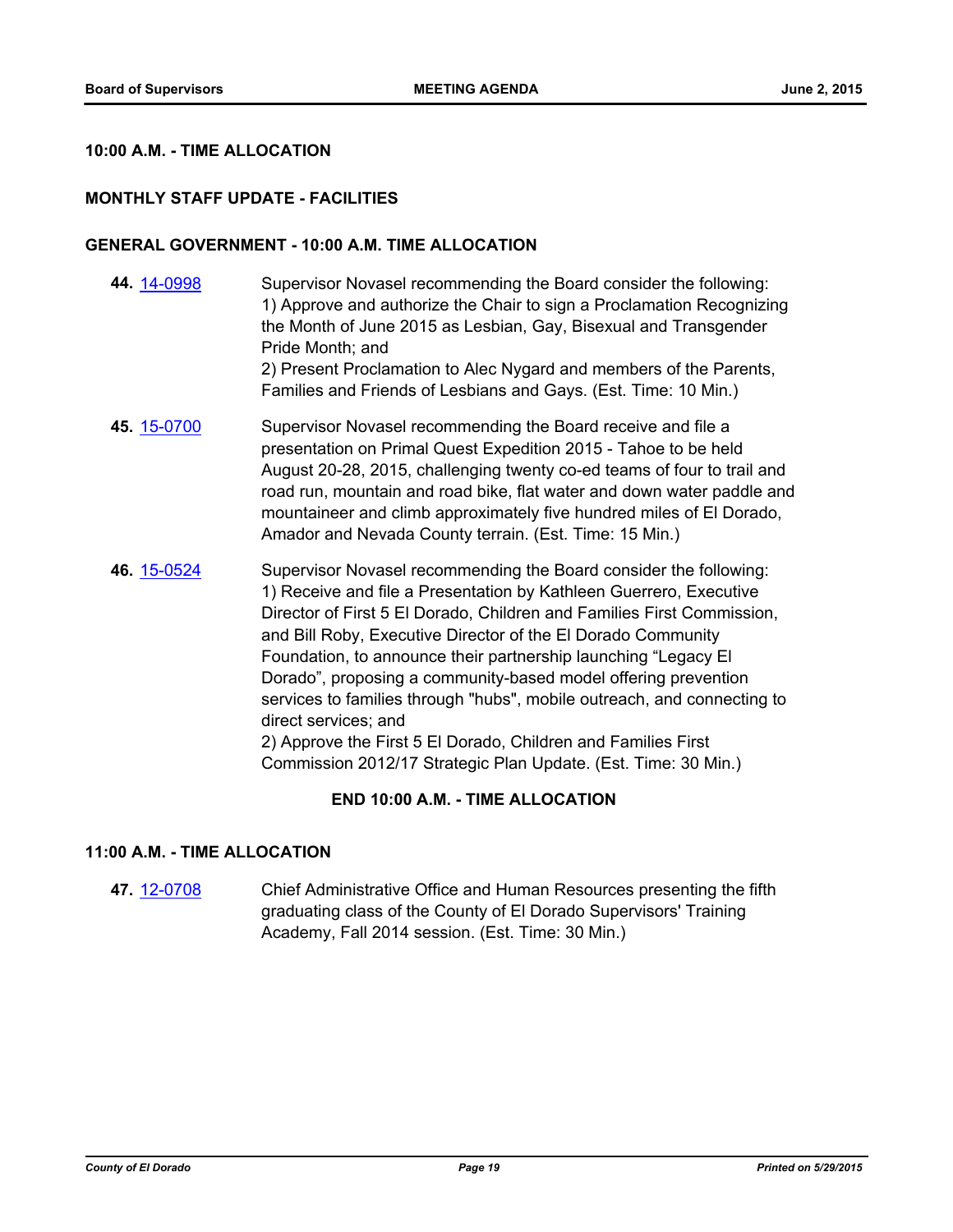## **DEPARTMENT MATTERS**

### **GENERAL GOVERNMENT - DEPARTMENT MATTERS**

**48.** [15-0640](http://eldorado.legistar.com/gateway.aspx?m=l&id=/matter.aspx?key=19812) Chief Administrative Office recommending the Board approve the Early Separation Incentive Program for Fiscal Year 2015/16. (Cont. 5/19/15, Item 30)

### **LAW AND JUSTICE - DEPARTMENT MATTERS**

- **49.** [12-0092](http://eldorado.legistar.com/gateway.aspx?m=l&id=/matter.aspx?key=14377) Sheriff's Office recommending the Board approve and authorize the Chair to sign Amendment II to Agreement #329-S1211 with Lexipol, LLC to: 1) To increase compensation in the amount of \$4,500 for the period February 1, 2015 - January 31, 2016 for services relative to developing the Sheriff's Office Policy Manual, for a contract total not-to-exceed \$38,499; 2) Replace Article IV Ownership of Documents;
	- 3) Replace Article VI Ownership of Rights;
	- 4) Amend Article X Independent Contractor/Liability;
	- 5) Remove Article XIX County Business License;
	- 6) Add Article XXV Taxes;
	- 7) Add Article XXVI Audit by California State Auditor;
	- 8) Add Article XVII Change of Address; and
	- 9) Revise Article XXVIII Limitation of Liability.

**FUNDING:** General Fund.

### **END DEPARTMENT MATTERS**

### **2:00 P.M. - TIME ALLOCATION**

## **GENERAL GOVERNMENT - 2:00 P.M. TIME ALLOCATION**

**50.** [14-0532](http://eldorado.legistar.com/gateway.aspx?m=l&id=/matter.aspx?key=18015) Supervisor Veerkamp recommending the Board receive a presentation from the El Dorado County Youth Commission on their activities, goals and accomplishments for the 2014/15 term and a preview of ongoing activities for 2015/16. (Est. Time: 30 Min.)

## **END 2:00 P.M. - TIME ALLOCATION**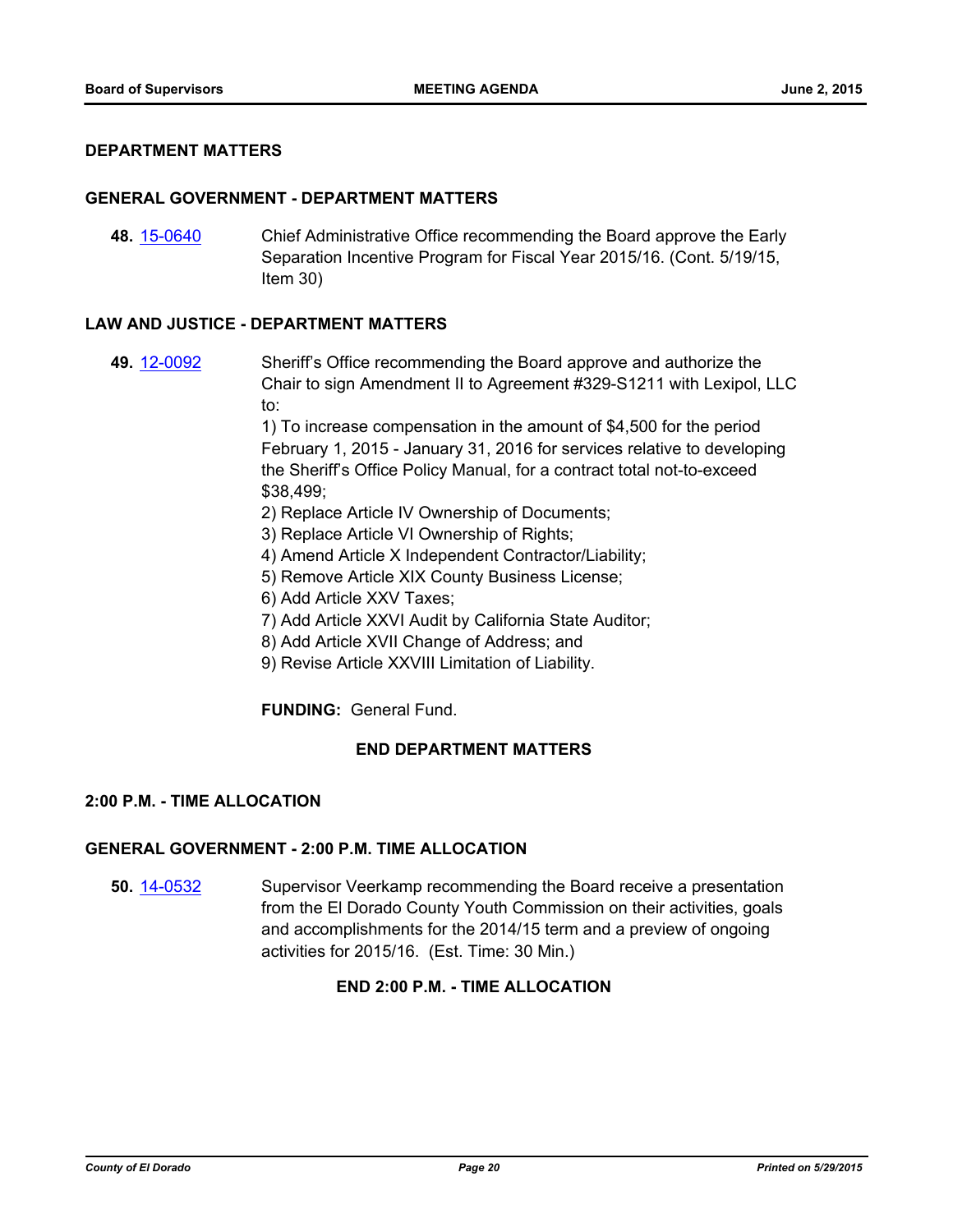## **CAO UPDATE**

## **ITEMS TO/FROM SUPERVISORS**

**ADJOURNMENT**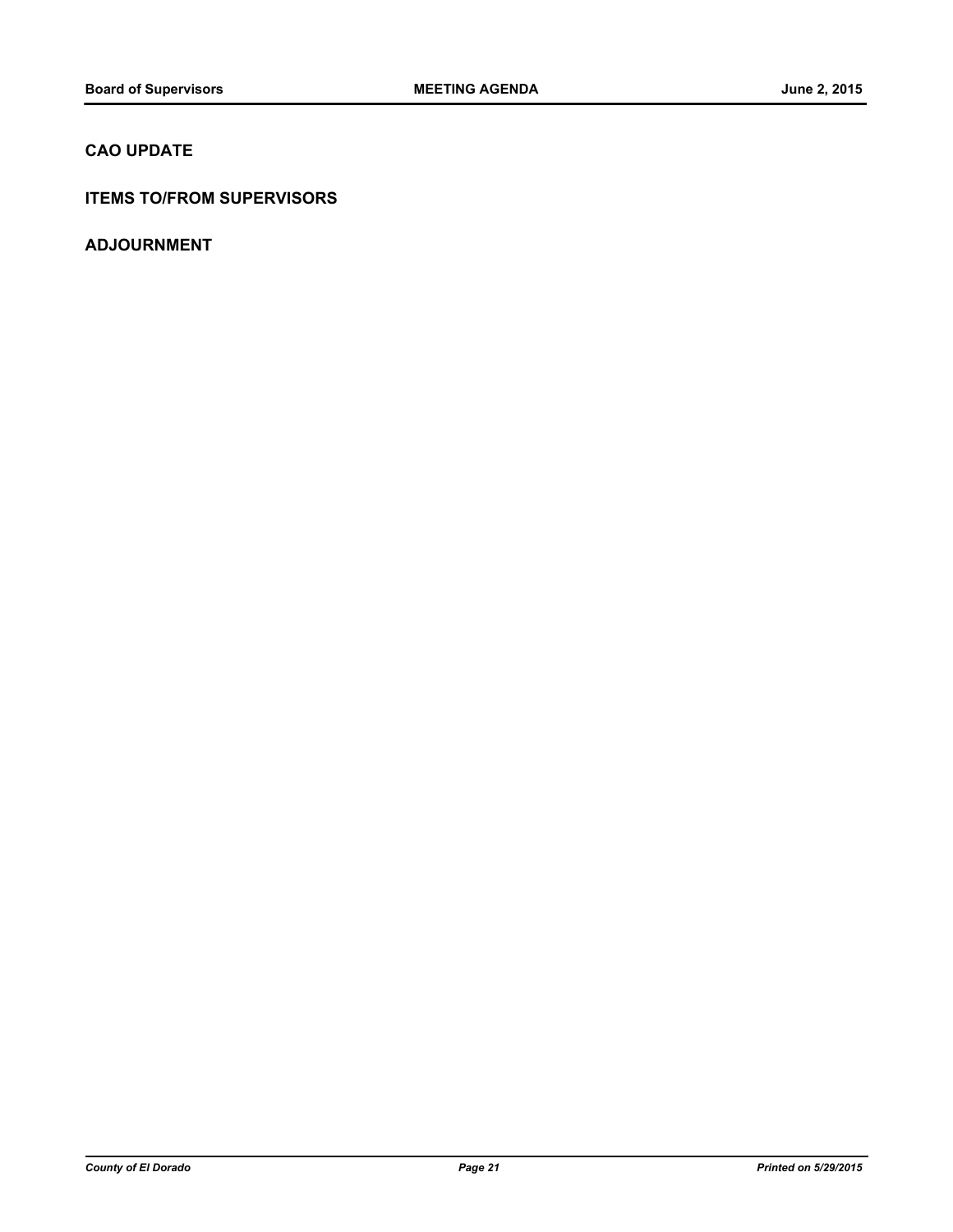## **CLOSED SESSION**

**51.** [15-0713](http://eldorado.legistar.com/gateway.aspx?m=l&id=/matter.aspx?key=19887) **Pursuant to Government Code Section 54957.6 - Conference with Labor Negotiator:** County Negotiator: Director of Human Resources and/or designee. Employee Organization: El Dorado County Employees' Association Local No. 1; Operating Engineers Local Union No. 3 representing employees in the Corrections, Probation and Trades and Crafts Bargaining Units; Deputy Sheriffs' Association representing employees in the Law Enforcement Unit; El Dorado County Managers' Association; El Dorado County Deputy County Counsel Association; El Dorado County Criminal Attorneys' Association; El Dorado County Law Enforcement Managers' Association; and Unrepresented Management. (Est. Time: 20 Min.) **52.** [15-0680](http://eldorado.legistar.com/gateway.aspx?m=l&id=/matter.aspx?key=19852) **Pursuant to Government Code Section 54957.6 - Conference with Labor Negotiator**: County Negotiator: Jack Hughes of Liebert, Cassidy, Whitmore; Director of Health and Human Services Agency and/or designee. Non-employee organization: In-Home Supportive Services. (Est. Time: 20 Min.) **53.** [15-0689](http://eldorado.legistar.com/gateway.aspx?m=l&id=/matter.aspx?key=19862) **Pursuant to Government Code Section 54957- Public Employee** 

**Appointment.** Title: Chief Administrative Officer. (Est. Time: 15 Min.)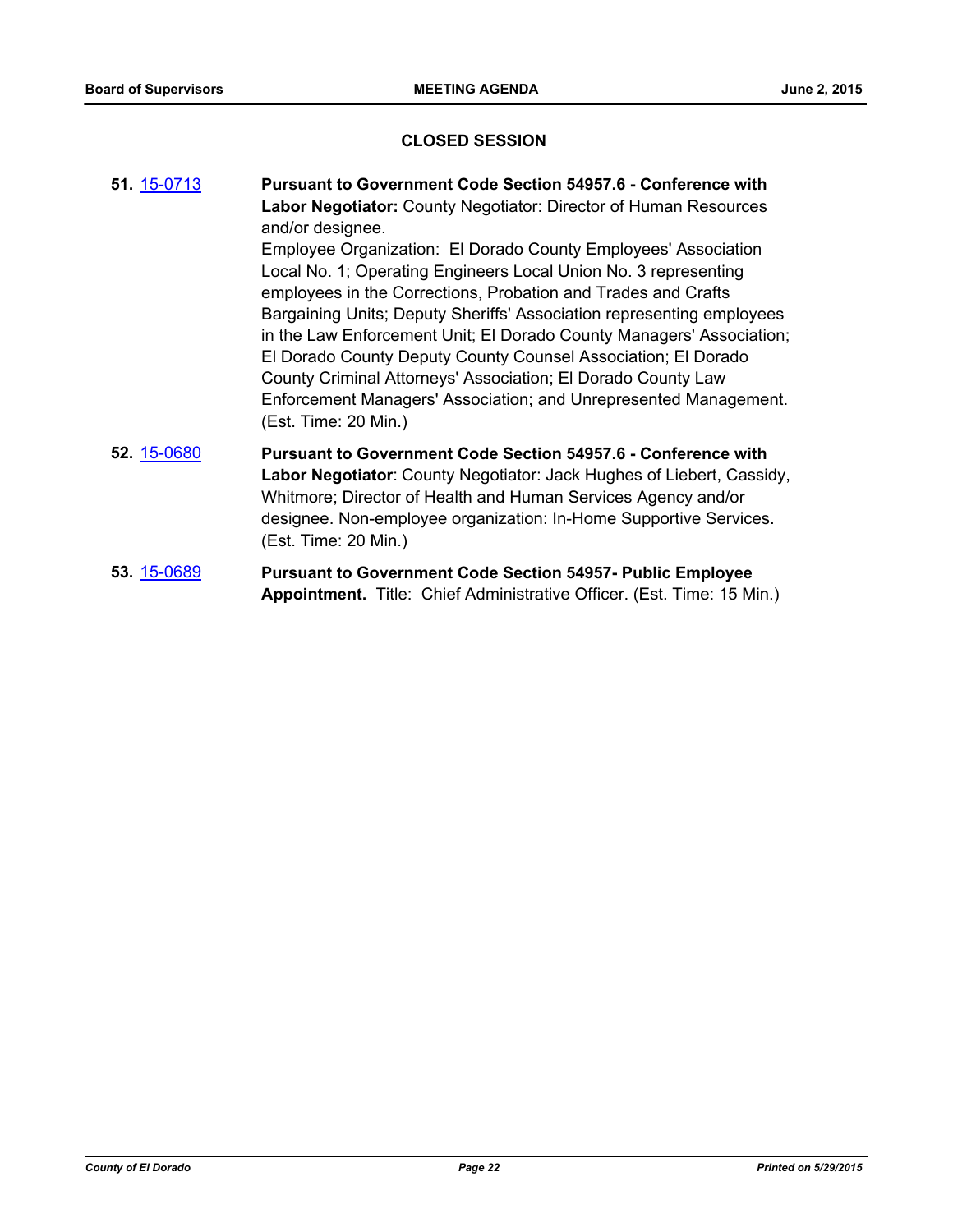On August 19, 2003, the Board adopted the following protocol: It is a requirement that all speakers, County staff and the public, when approaching the podium to make a visual presentation to the Board of Supervisors, must provide the Clerk with the appropriate number of hard copies of the presentation for Board members and the audience. Only those speakers that provide this required number of hard copies will be permitted to proceed with a visual presentation.

Persons interested in serving on any Board of Supervisors ADVISORY BOARD, COMMITTEE, OR COMMISSION are encouraged to complete and submit an Application Form to the Clerk of the Board of Supervisors. The application is available online at: http://www.edcgov.us/BOS/Forms.aspx or at the Board of Supervisor's office, 330 Fair Lane, Placerville, CA.

Digital Recordings of regular, Tuesday Board of Supervisors meeting are BROADCAST ON CABLE TV as follows:

West Slope - Comcast - Channel 15, Wednesday at 1:00 P.M. (day after Tuesday meeting) and Tuesday at 7:00 A.M. (One week after previous Tuesday Meeting)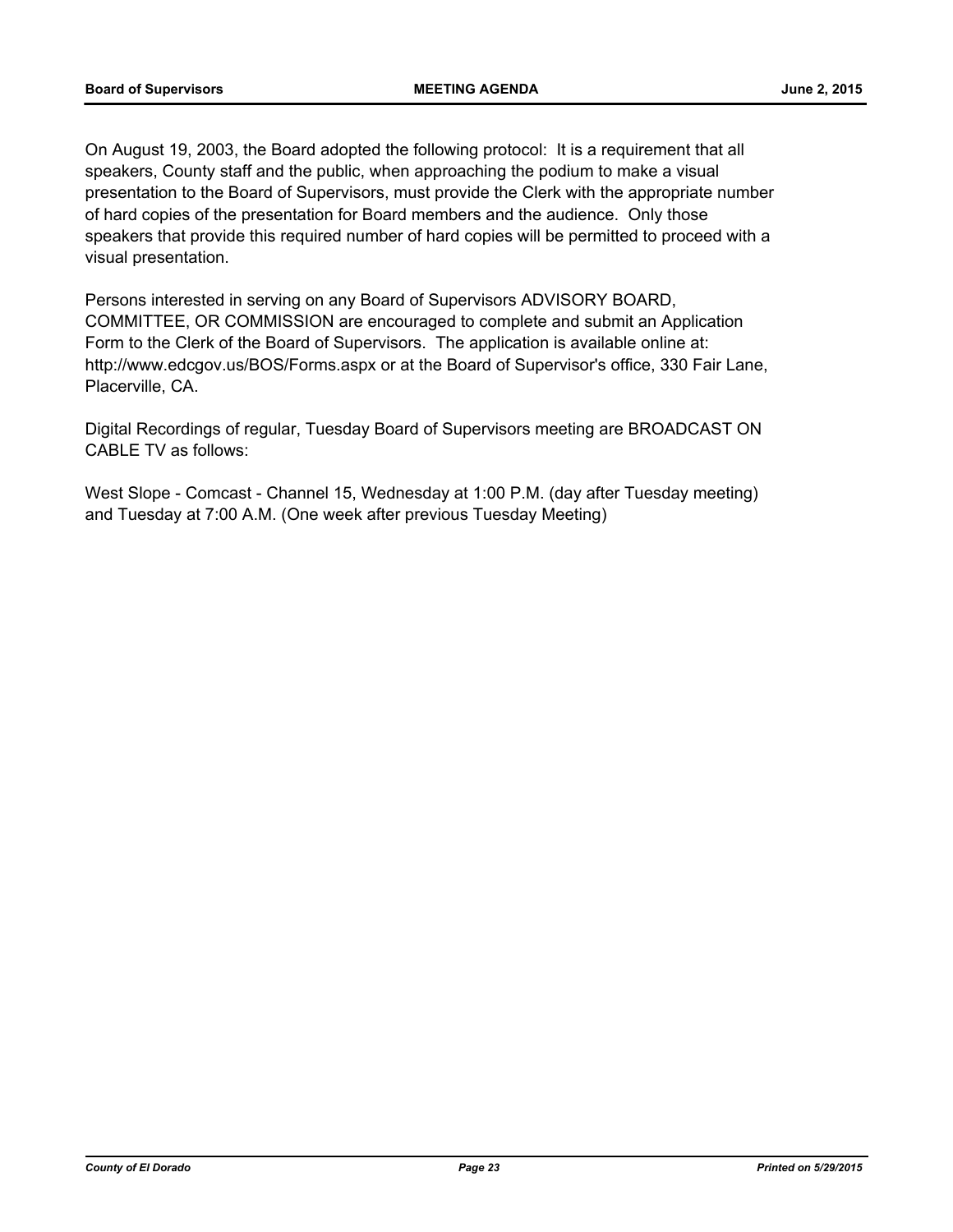## **ANNOUNCEMENTS**

**There will be no Board of Supervisors meetings on June 30, 2015 and July 7, 2015.**